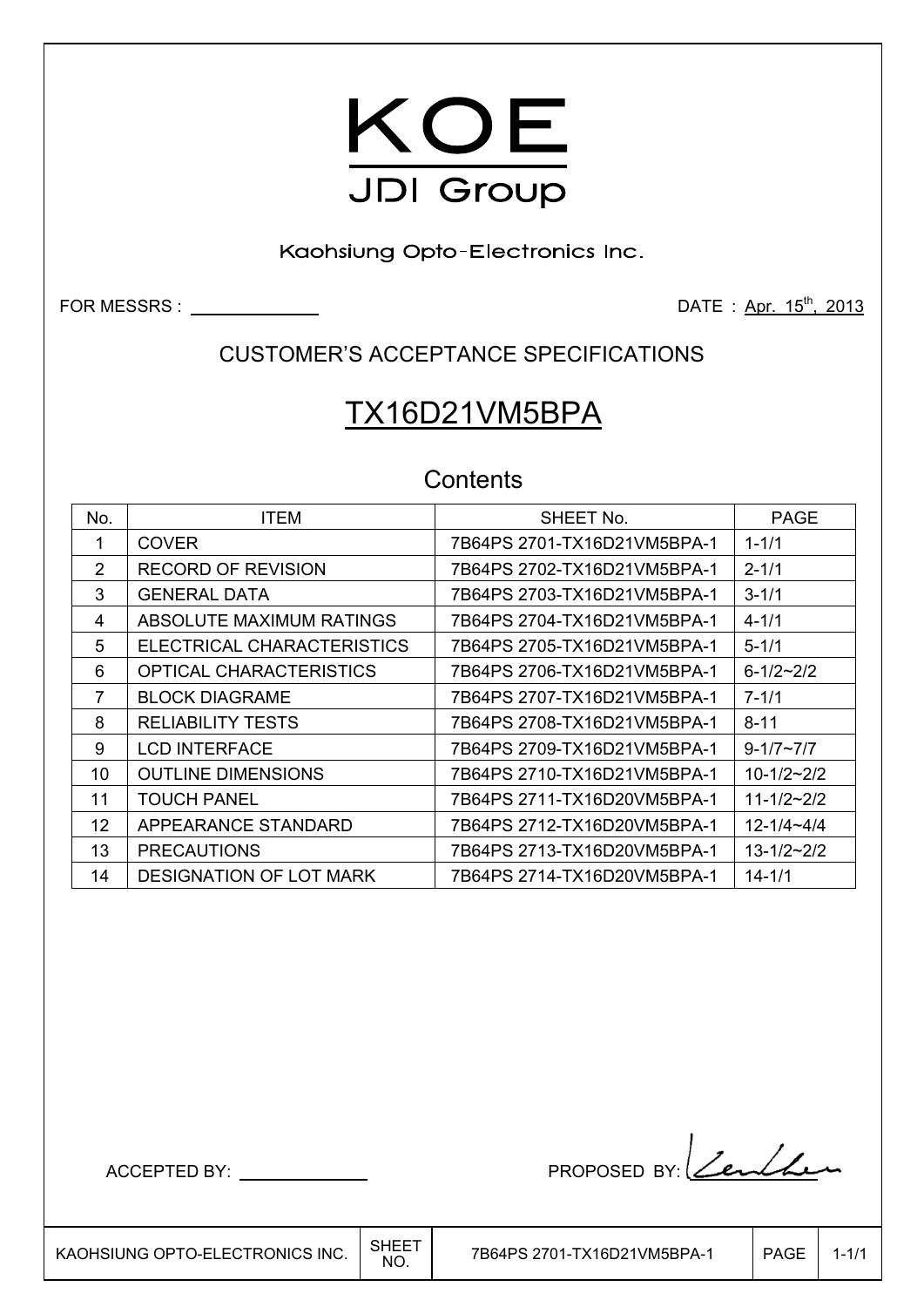| <b>DATE</b> | SHEET No.                       |              | <b>SUMMARY</b>              |      |  |
|-------------|---------------------------------|--------------|-----------------------------|------|--|
|             |                                 |              |                             |      |  |
|             |                                 |              |                             |      |  |
|             |                                 |              |                             |      |  |
|             |                                 |              |                             |      |  |
|             |                                 |              |                             |      |  |
|             |                                 |              |                             |      |  |
|             |                                 |              |                             |      |  |
|             |                                 |              |                             |      |  |
|             |                                 |              |                             |      |  |
|             |                                 |              |                             |      |  |
|             |                                 |              |                             |      |  |
|             |                                 |              |                             |      |  |
|             |                                 |              |                             |      |  |
|             |                                 |              |                             |      |  |
|             |                                 |              |                             |      |  |
|             |                                 |              |                             |      |  |
|             |                                 |              |                             |      |  |
|             |                                 |              |                             |      |  |
|             |                                 |              |                             |      |  |
|             |                                 |              |                             |      |  |
|             |                                 |              |                             |      |  |
|             |                                 |              |                             |      |  |
|             |                                 |              |                             |      |  |
|             |                                 |              |                             |      |  |
|             |                                 |              |                             |      |  |
|             |                                 |              |                             |      |  |
|             |                                 |              |                             |      |  |
|             |                                 |              |                             |      |  |
|             |                                 |              |                             |      |  |
|             |                                 |              |                             |      |  |
|             |                                 |              |                             |      |  |
|             |                                 |              |                             |      |  |
|             |                                 |              |                             |      |  |
|             |                                 |              |                             |      |  |
|             | KAOHSIUNG OPTO-ELECTRONICS INC. | <b>SHEET</b> | 7B64PS 2702-TX16D21VM5BPA-1 | PAGE |  |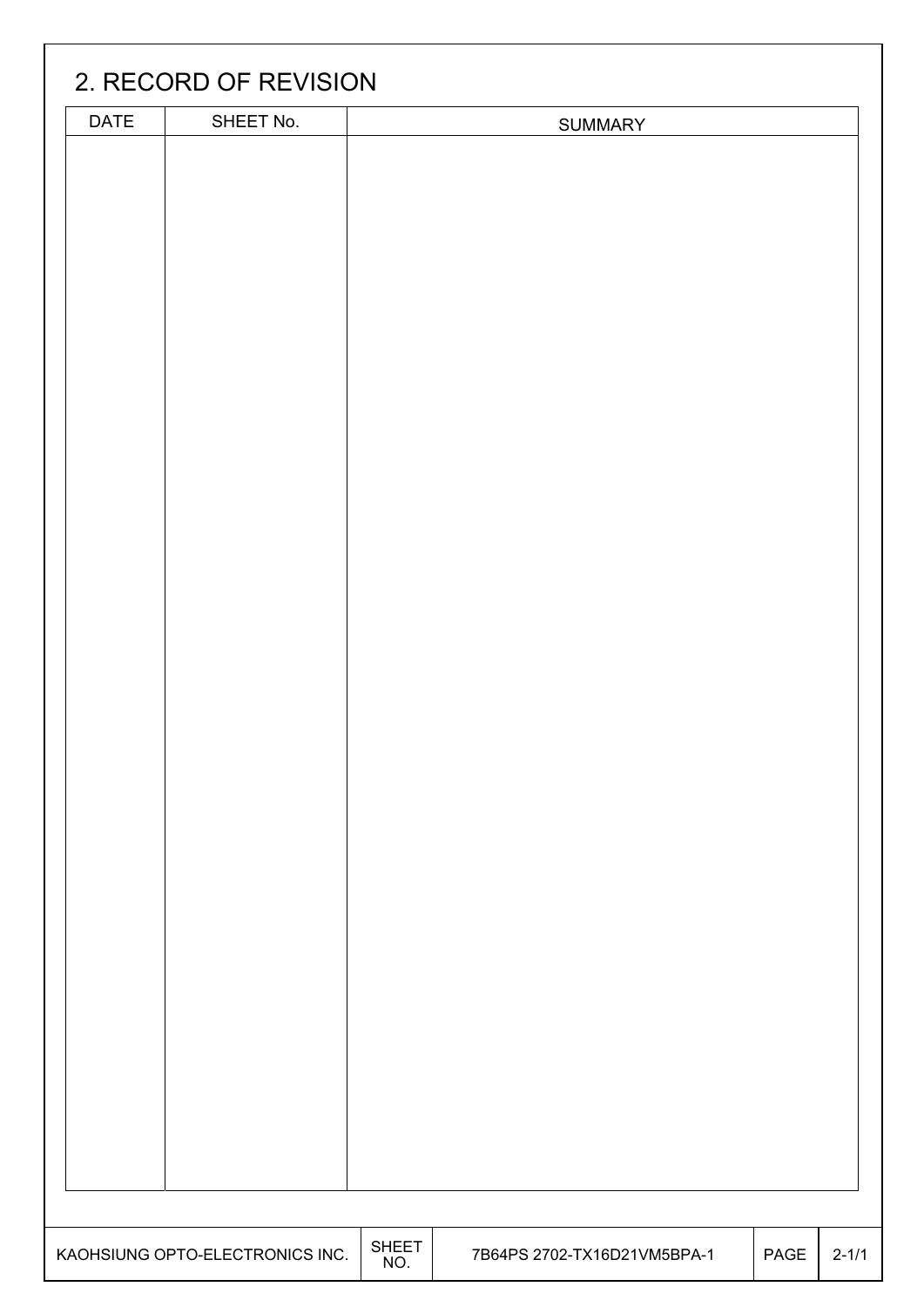# 3. GENERAL DATA

## 3.1 DISPLAY FEATURES

This module is a 6.2" HVGA of 8:3 format amorphous silicon TFT. The pixel format is vertical stripe and sub pixels are arranged as R(red), G(green), B(blue) sequentially. This display is RoHS compliant, and COG (chip on glass) technology and LED backlight are applied on this display.

| Part Name                      | TX16D21VM5BPA                                                  |
|--------------------------------|----------------------------------------------------------------|
| <b>Module Dimensions</b>       | 173.0(W) mm x 70.0(H) mm x 8.6 (D) mm typ.                     |
| <b>LCD Active Area</b>         | 148.8(W) mm x 53.76(H) mm                                      |
| Dot Pitch                      | 0.0775(W) mm x 3 (R.G.B) (W) X0.224 (H) mm                     |
| Resolution                     | 640 x 3(RGB)(W) x 240(H) dots                                  |
| <b>Color Pixel Arrangement</b> | R, G, B Vertical stripe                                        |
| LCD Type                       | Transmissive Color TFT; Normally White                         |
| Display Type                   | <b>Active Matrix</b>                                           |
| <b>Number of Colors</b>        | 262k Colors                                                    |
| <b>Backlight</b>               | 21 LEDs (3 series x 7)                                         |
| Weight                         | 140g (typ.)                                                    |
| Interface                      | LVDS; 18-bit RGB; 20 pins                                      |
| Power Supply Voltage           | 3.3V for LCD; 12V for Backlight                                |
| Power Consumption              | 3.96 mW for LCD; 1.0 W for Backlight                           |
| <b>Viewing Direction</b>       | Super wide version                                             |
| <b>Touch Panel</b>             | Resistive type; Film on Glass; 5 wire type; Anti-glass surface |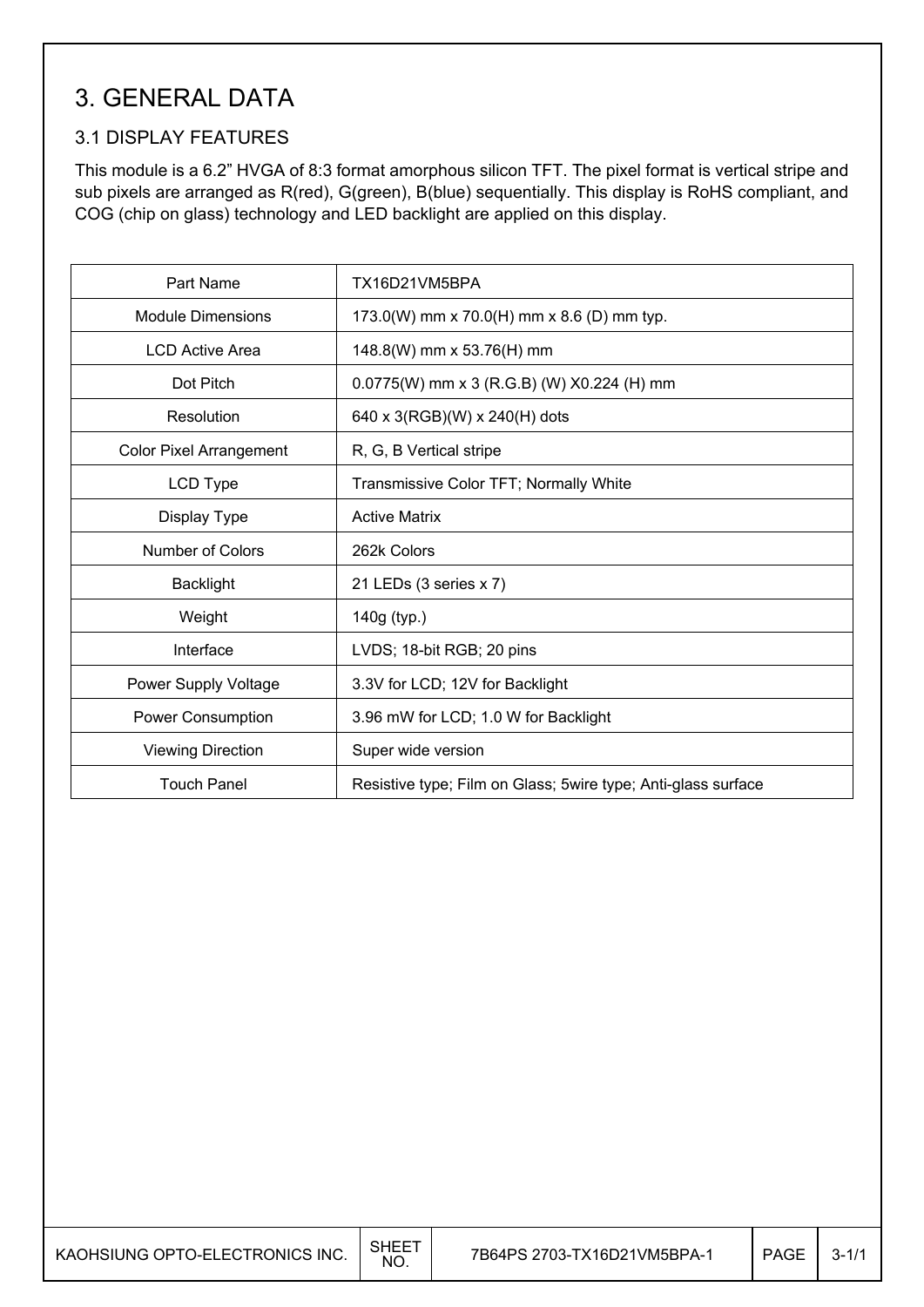# 4. ABSOLUTE MAXIMUM RATINGS

I

| Item                           | Symbol          | Min.                     | Max.          | Unit        | Remarks                  |
|--------------------------------|-----------------|--------------------------|---------------|-------------|--------------------------|
| <b>Supply Voltage</b>          | V <sub>DD</sub> | $-0.3$                   | 5             | v           | $\overline{\phantom{a}}$ |
| Input Voltage of Logic         | VI              | $-0.3$                   | $V_{DD}$ +0.3 |             | Note 1                   |
| <b>Operating Temperature</b>   | Top             | $-20$                    | 70            | $^{\circ}C$ | Note 2                   |
| Storage Temperature            | Tst             | $-30$                    | 80            | $\degree$ C | Note 2                   |
| <b>Backlight Input Voltage</b> | $V_{LED}$       | $\overline{\phantom{a}}$ | 15            |             |                          |

Note 1: The rating is defined for the signal voltages of the interface such as CLK, DE, and RGB data bus.

Note 2: The maximum rating is defined as above based on the chamber temperature, which might be different from ambient temperature after assembling the panel into the application. Moreover, some temperature-related phenomenon as below needed to be noticed:

- Background color, contrast and response time would be different in temperatures other than  $25^{\circ}$ C.

- Operating under high temperature will shorten LED lifetime.

| KAOHSIUNG OPTO-ELECTRONICS INC. | <b>SHEE</b><br>NO. | 7B64PS 2704-TX16D21VM5BPA-1 | <b>PAGE</b> | $4 - 1/1$ |
|---------------------------------|--------------------|-----------------------------|-------------|-----------|
|                                 |                    |                             |             |           |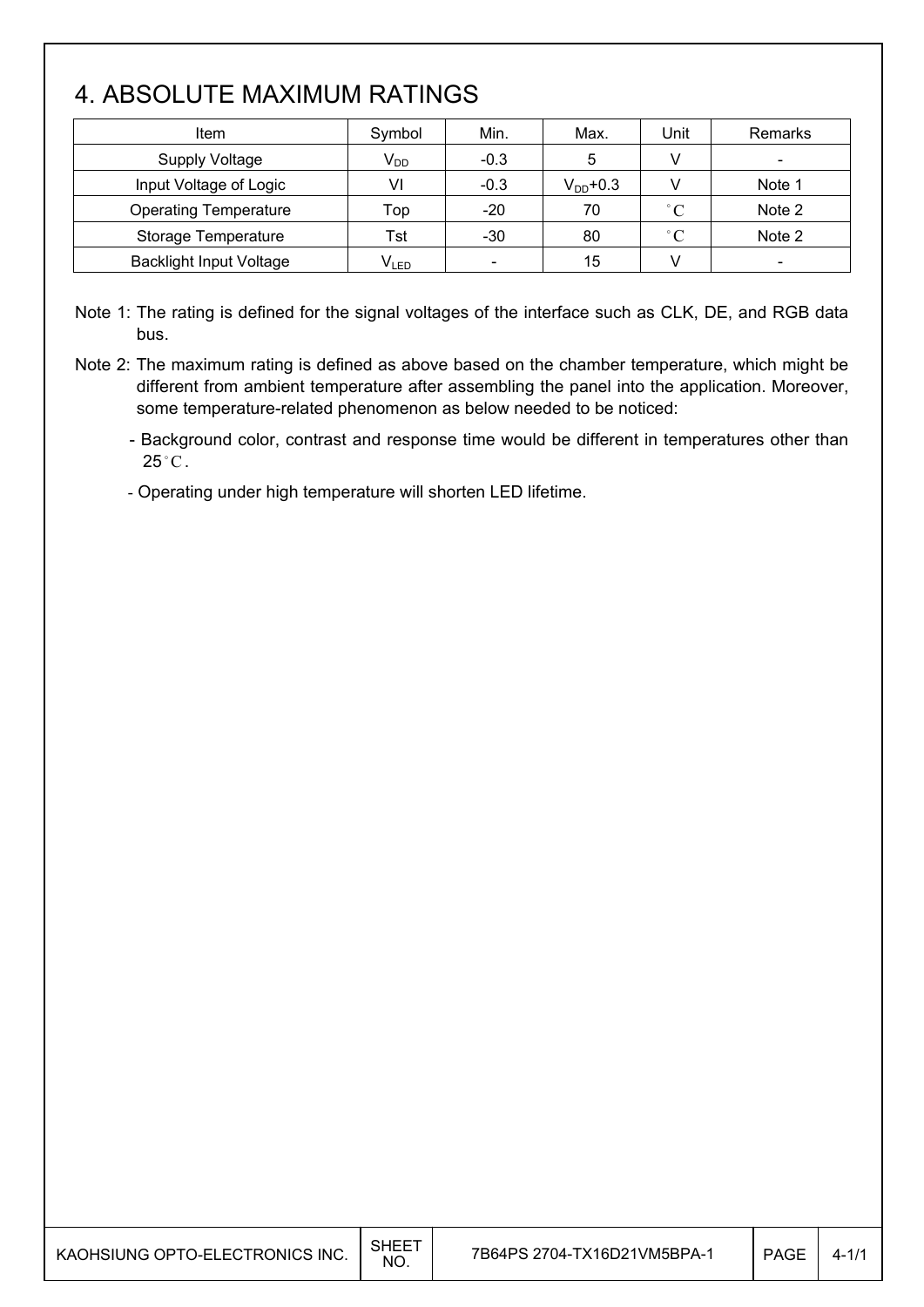# 5. ELECTRICAL CHARACTERISTICS

## 5.1 LCD CHARACTERISTICS

| 5.1 LUD UHARAU I ERISTIUS<br>$T_a = 25$ °C, Vss = 0V |                 |                                |        |       |        |            |            |
|------------------------------------------------------|-----------------|--------------------------------|--------|-------|--------|------------|------------|
| <b>Item</b>                                          | Symbol          | Condition                      | Min.   | Typ.  | Max.   | Unit       | Remarks    |
| Power Supply Voltage                                 | $V_{DD}$        | $\overline{\phantom{a}}$       | 3.0    | 3.3   | 3.6    | V          |            |
| Differential Input                                   |                 | V <sub>IH</sub>                |        |       | $+100$ |            |            |
| Voltage for LVDS<br>Receiver Threshold               | $V_1$           | $V_{IL}$                       | $-100$ |       |        | mV         | Note 1     |
| Power Supply Current                                 | l <sub>DD</sub> | $V_{DD}$ - $V_{SS}$<br>$=3.3V$ |        | 120   | 150    | mA         | Note $2,3$ |
| <b>Vsync Frequency</b>                               |                 | $\overline{\phantom{a}}$       |        | 60    | 68     | Hz         |            |
| <b>Hsync Frequency</b>                               | H               | $\overline{\phantom{a}}$       | 15     | 17.4  | 19.8   | <b>KHz</b> | Note 4     |
| <b>DCLK Frequency</b>                                | CLK             | $\overline{\phantom{a}}$       | 18.6   | 22.45 | 26.5   | <b>MHz</b> |            |

### Note 1: VCM=+1.2V

VCM is common mode voltage of LVDS transmitter/receiver. The input terminal of LVDS transmitter is terminated with  $100\Omega$ .



Note 2: An all black check pattern is used when measuring  $I_{DD}$ .  $f_v$  is set to 60Hz.



Note 3: 0.5A fuse is applied in the module for  $I_{DD}$ . For display activation and protection purpose, power supply is recommended larger than 1.0A to start the display and break fuse once any short circuit occurred.

Note 4: For LVDS transmitter input.

| I KAOHSIUNG OPTO-ELECTRONICS INC. | <b>SHEET</b><br>NO. | 7B64PS 2705-TX16D21VM5BPA-1 | <b>PAGE</b> | $5 - 1/2$ |
|-----------------------------------|---------------------|-----------------------------|-------------|-----------|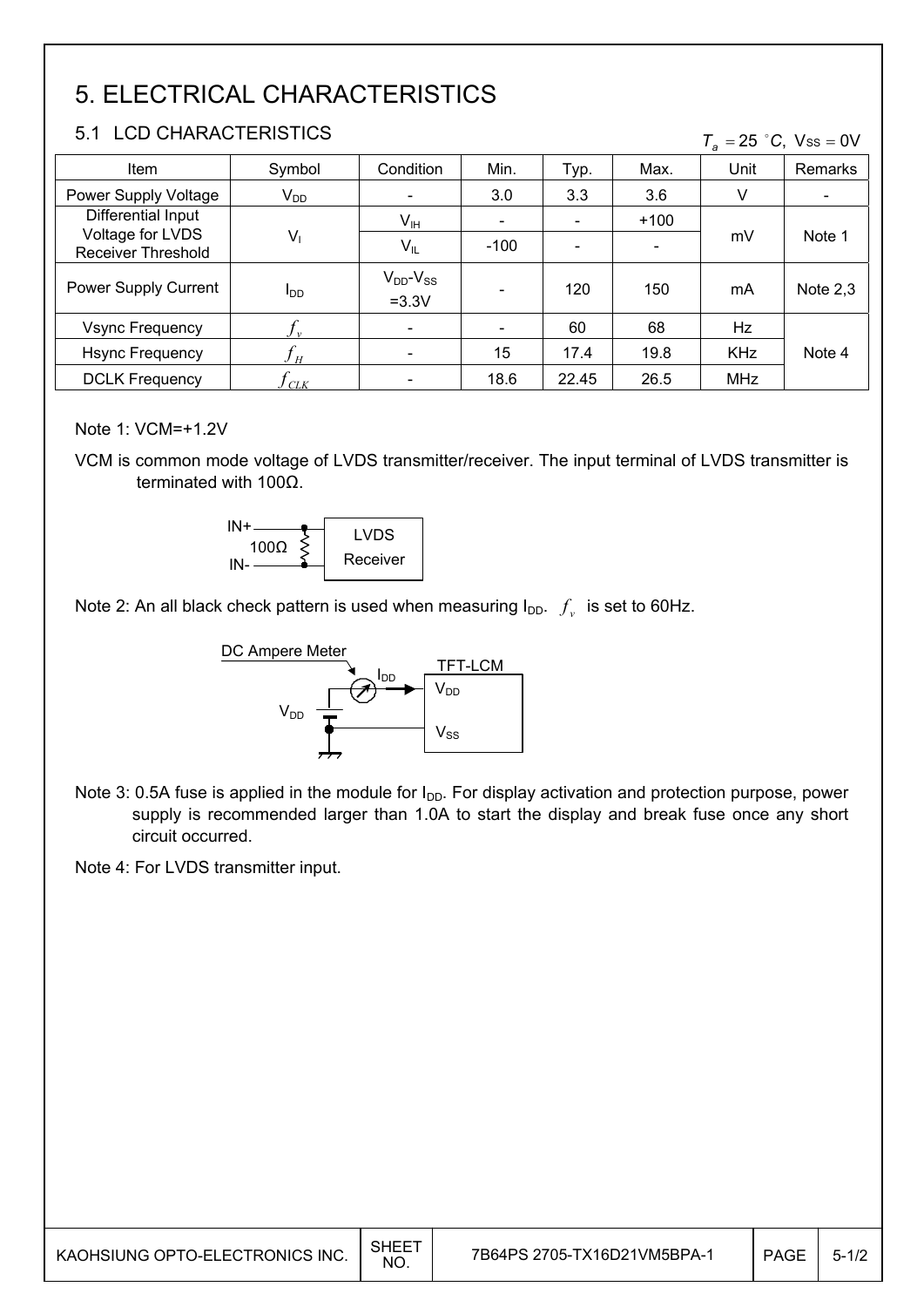| 5.2 BACKLIGHT CHARACTERISTICS |  |
|-------------------------------|--|
|-------------------------------|--|

| <b>U.A. DAVILIUITI VIIAIVAULLINOTIUJ</b><br>$T_a = 25 \degree C$ |                          |                       |                          |      |      |      |                              |
|------------------------------------------------------------------|--------------------------|-----------------------|--------------------------|------|------|------|------------------------------|
| Item                                                             | Symbol                   | Condition             | Min.                     | Typ. | Max. | Unit | Remarks                      |
| <b>LED Input Voltage</b>                                         | V <sub>led</sub>         | <b>Backlight Unit</b> | 11.5                     | 12.0 | 12.5 |      | Note 1                       |
| <b>LED Forward Current</b>                                       | <b>ILED</b>              | <b>Backlight Unit</b> | $\overline{\phantom{0}}$ | 84   | 95   | mA   | $\qquad \qquad \blacksquare$ |
| LED Lifetime                                                     | $\overline{\phantom{0}}$ | 84 mA                 | $\overline{\phantom{0}}$ | 40K  | -    | hrs  | Note 2                       |

Note 1: Fig. 5.1 shows the LED backlight circuit. The circuit has 21 LEDs in total and R is 268  $\Omega$ .

Note 2: The estimated lifetime is specified as the time to reduce 50% brightness by applying 84 mA at  $25^{\circ}$ C.



Fig 5.1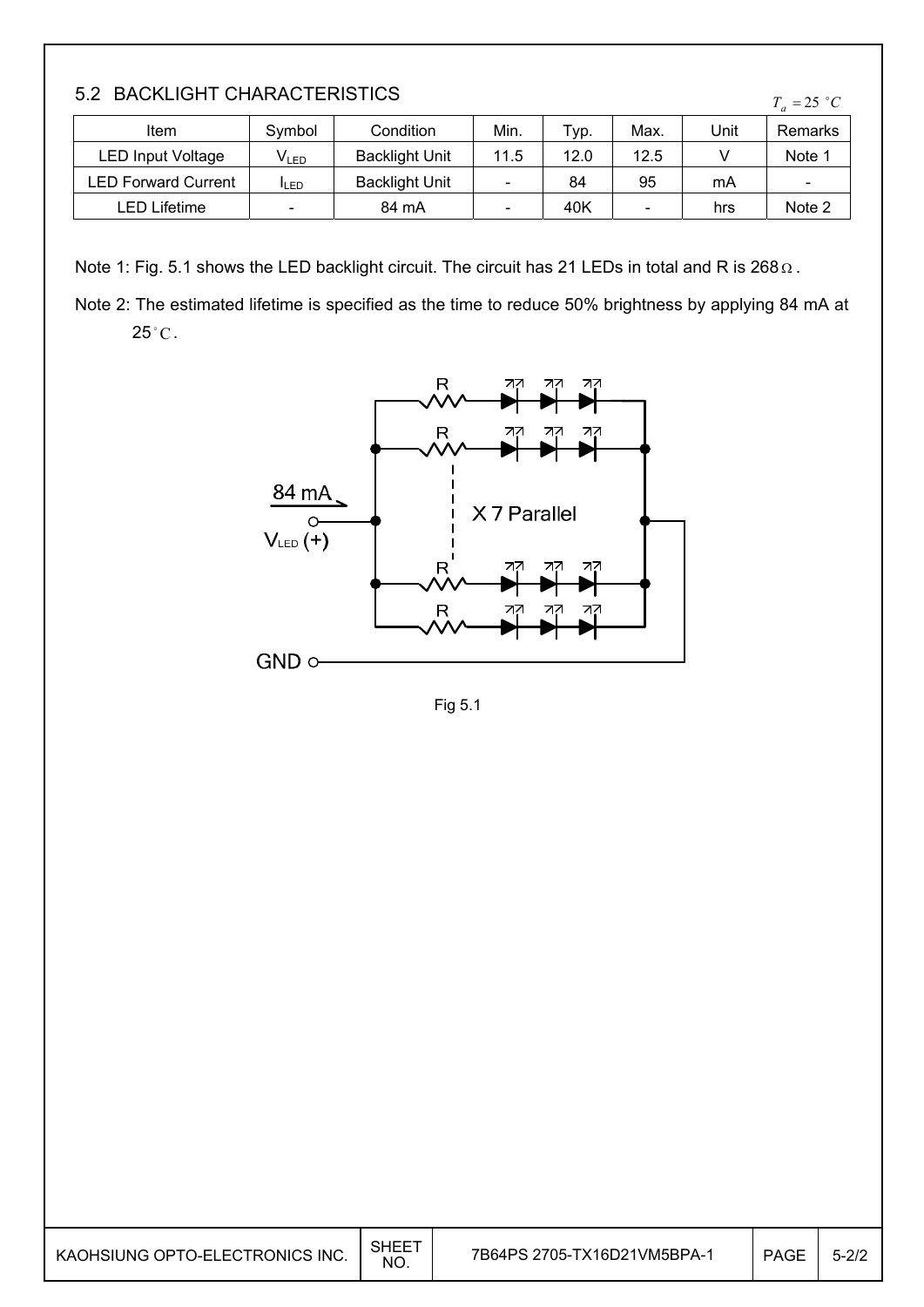# 6. OPTICAL CHARACTERISTICS

The optical characteristics are measured based on the conditions as below:

- Supplying the signals and voltages defined in the section of electrical characteristics.
- The ambient temperature is 25 °C.

- In the dark room around 500~1000 lx, the equipment has been set for the measurements as shown in Fig 6.1.

|                              |                      |             |                                         |                          |      |      | $T_a = 25$ °C, $f_v = 60$ Hz, $V_{DD} = 3.3$ V |                |
|------------------------------|----------------------|-------------|-----------------------------------------|--------------------------|------|------|------------------------------------------------|----------------|
| Item                         |                      | Symbol      | Condition                               | Min.                     | Typ. | Max. | Unit                                           | Remarks        |
| <b>Brightness of White</b>   |                      |             |                                         | 260                      | 320  |      | $\text{cd/m}^2$                                | Note 1         |
| <b>Brightness Uniformity</b> |                      |             | $\phi = 0^{\circ}, \theta = 0^{\circ},$ | 75                       |      |      | %                                              | Note 2         |
| <b>Contrast Ratio</b>        |                      | CR          | $I_{LED}$ = 84 mA                       | 200                      | 400  |      | $\blacksquare$                                 | Note 3         |
| Response Time                |                      | Rise + Fall | $\phi = 0^{\circ}, \theta = 0^{\circ}$  |                          | 45   |      | ms                                             | Note 4         |
| <b>NTSC Ratio</b>            |                      |             | $\phi = 0^\circ$ , $\theta = 0^\circ$   | $\overline{\phantom{a}}$ | 60   |      | %                                              | $\blacksquare$ |
|                              |                      | $\theta$ x  | $\phi = 0^\circ$ , CR $\geq 10$         | $\overline{\phantom{a}}$ | 80   |      |                                                |                |
|                              |                      | $\theta x'$ | $\phi = 180^\circ$ , CR $\geq 10$       | $\blacksquare$           | 80   |      |                                                |                |
|                              | <b>Viewing Angle</b> |             | $\phi = 90^\circ$ , CR $\geq 10$        | $\overline{\phantom{a}}$ | 80   |      | Degree                                         | Note 5         |
|                              |                      | $\theta$ y' | $\phi = 270^\circ$ , CR $\geq 10$       |                          | 80   |      |                                                |                |
|                              | Red                  | X           |                                         | 0.57                     | 0.62 | 0.67 |                                                | Note 6         |
|                              |                      | Y           |                                         | 0.29                     | 0.34 | 0.39 |                                                |                |
|                              |                      | X           |                                         | 0.30                     | 0.35 | 0.40 |                                                |                |
| Color                        | Green                | Y           |                                         | 0.55                     | 0.60 | 0.65 |                                                |                |
| Chromaticity                 |                      | X           | $\phi = 0^{\circ}, \theta = 0^{\circ}$  | 0.09                     | 0.14 | 0.19 |                                                |                |
|                              | <b>Blue</b>          | Y           |                                         | 0.04                     | 0.09 | 0.14 |                                                |                |
|                              |                      | X           |                                         | 0.24                     | 0.29 | 0.34 |                                                |                |
|                              | White                | Y           |                                         | 0.26                     | 0.31 | 0.36 |                                                |                |

Note 1: The brightness is measured from 9 point average value of the panel, P5 in Fig. 6.2, for the typical value.

Note 2: The brightness uniformity is calculated by the equation as below:

Brightness uniformity =  $\frac{\text{Min.~Brightness}}{\text{Max.~Brightness}}$  X100%

, which is based on the brightness values of the 9 points measured by BM-5 as shown in Fig. 6.2.

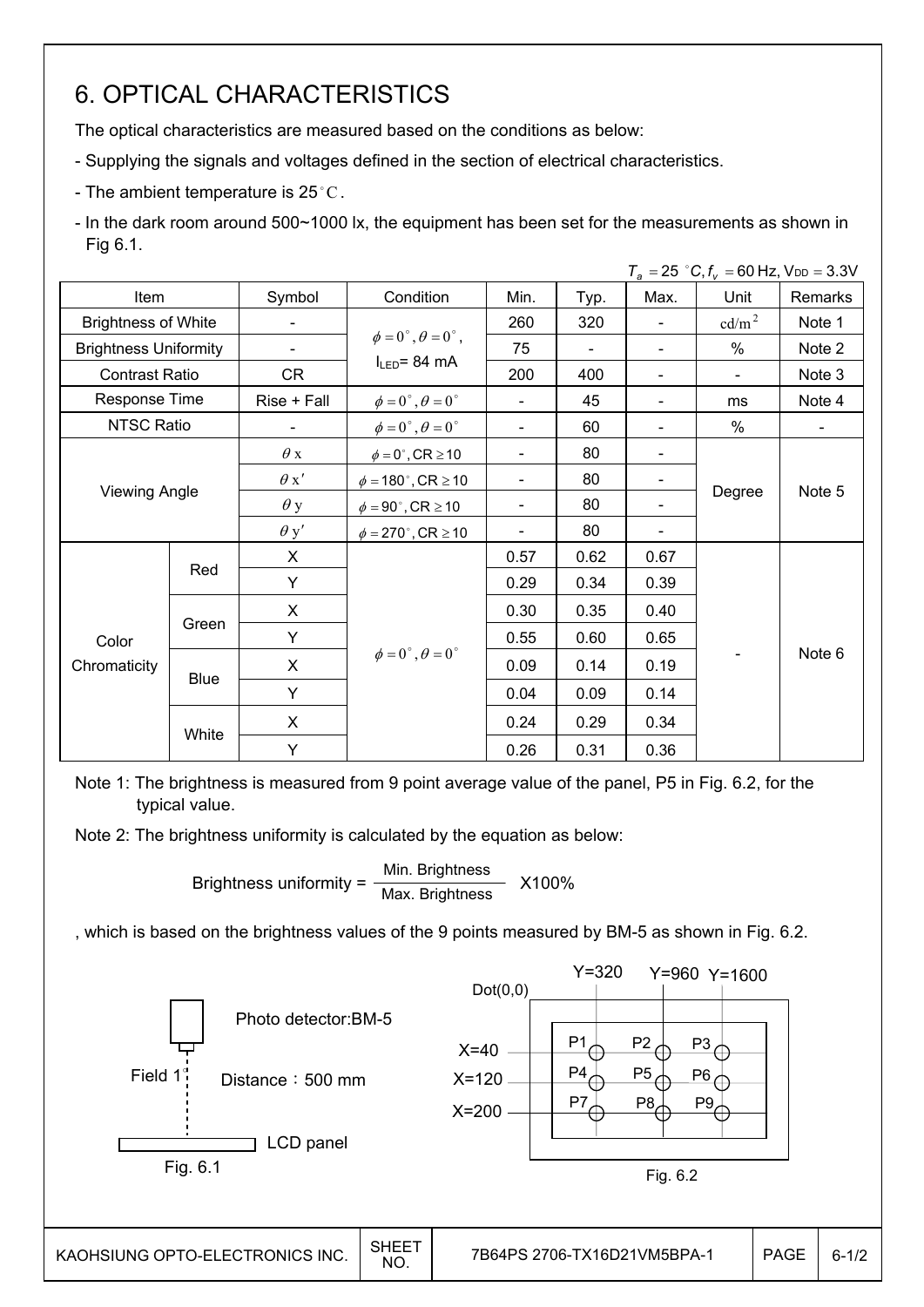Note 3: The Contrast ratio is measured from the center point of the panel, P5, and defined as the following equation:

 $CR =$  Brightness of White Brightness of Black

Note 4: The definition of response time is shown in Fig. 6.3. The rising time is the period from 90% brightness to 10% brightness when the data is from white to black. Oppositely, falling time is the period from 10% brightness rising to 90% brightness.



Note 5: The definition of viewing angle is shown in Fig. 6.4. Angle  $\phi$  is used to represent viewing directions, for instance,  $\phi = 270^\circ$  means 6 o'clock, and  $\phi = 0^\circ$  means 3 o'clock. Moreover, angle  $\theta$  is used to represent viewing angles from axis Z toward plane XY.

 The viewing direction of this display is 12 o'clock, which means that a photograph with gray scale would not be reversed in color and the brightness change would be less from this direction. However, the best contrast peak would be located at 6 o'clock.



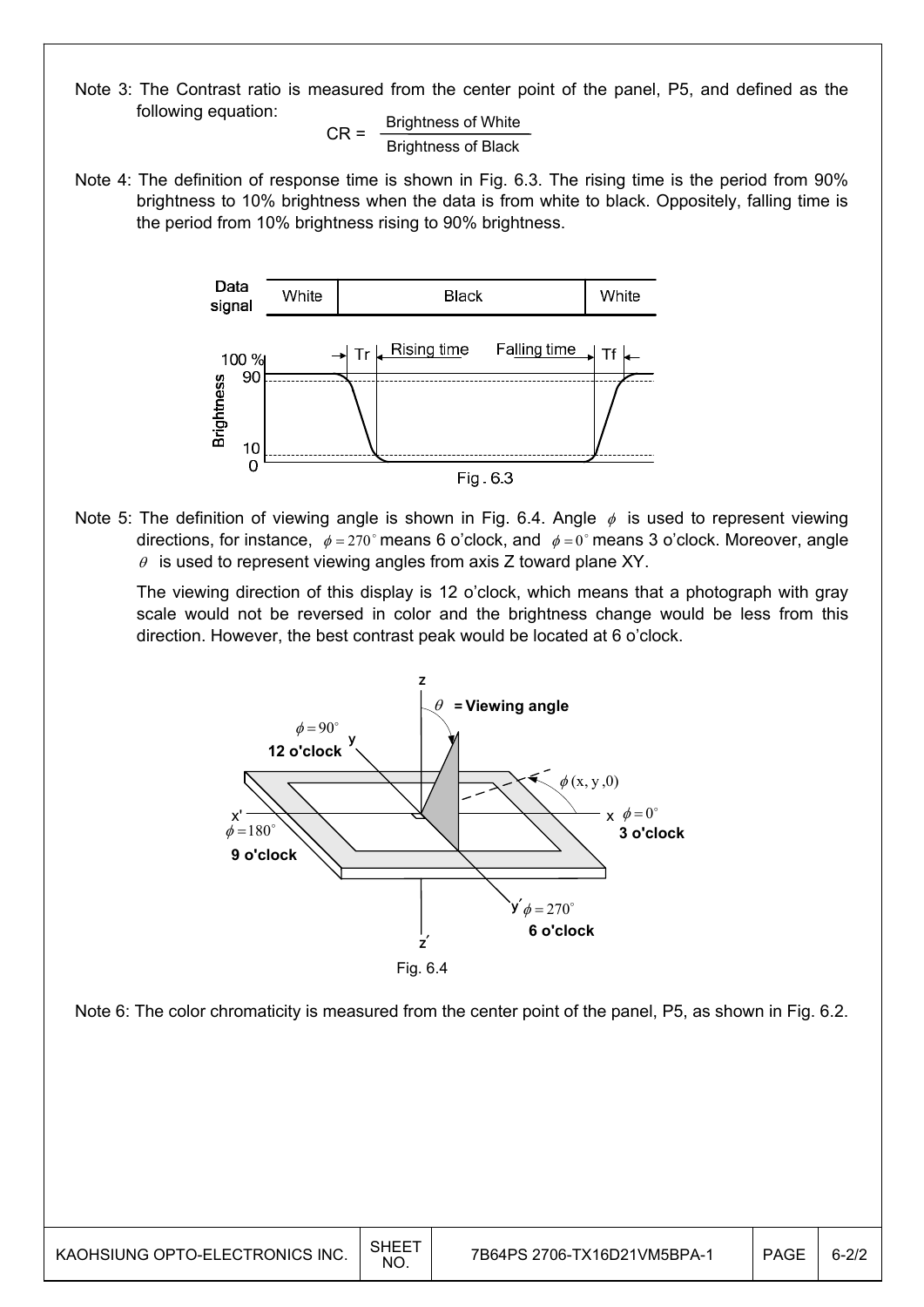# 7. BLOCK DIAGRAM



Note : Signals are CLK, DE and pixel data pairs.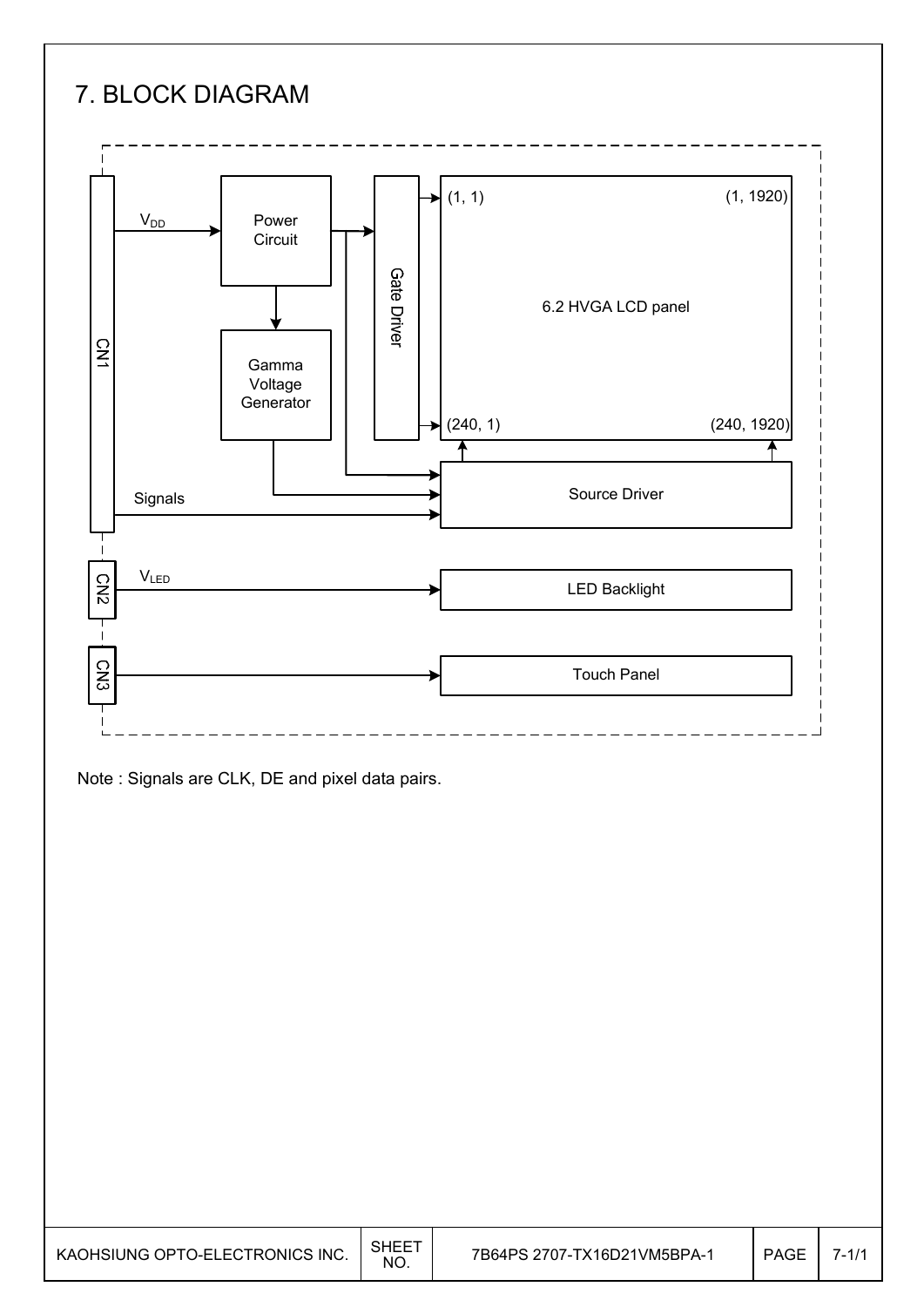# 8. RELIABILITY TESTS

| <b>Test Item</b>               | Condition                                                                                                                            |                                                           |  |
|--------------------------------|--------------------------------------------------------------------------------------------------------------------------------------|-----------------------------------------------------------|--|
| <b>High Temperature</b>        | 1) Operating<br>2) 70 $^{\circ}$ C                                                                                                   | 240 hrs                                                   |  |
| Low Temperature                | 1) Operating<br>2) -20 $^{\circ}$ C                                                                                                  | 240 hrs                                                   |  |
| <b>High Temperature</b>        | 1) Storage<br>2) 80 $^{\circ}$ C                                                                                                     | 240 hrs                                                   |  |
| Low Temperature                | 1) Storage<br>2) -30 $^{\circ}$ C                                                                                                    | 240 hrs                                                   |  |
| <b>Heat Cycle</b>              | 1) Operating<br>2) $-20$ °C $-70$ °C<br>3) 3hrs~1hr~3hrs                                                                             | 240 hrs                                                   |  |
| <b>Thermal Shock</b>           | 1) Non-Operating<br>2) -35 $^{\circ}$ C $\leftrightarrow$ 85 $^{\circ}$ C<br>3) 0.5 hr ↔ 0.5 hr                                      | 240 hrs                                                   |  |
| High Temperature &<br>Humidity | 1) Operating<br>2) 40°C & 85%RH<br>3) Without condensation<br>(Note4)                                                                | 240 hrs                                                   |  |
| Vibration                      | 1) Non-Operating<br>2) 20~200 Hz<br>3) 2G<br>4) X, Y, and Z directions                                                               | 1 hr for each direction                                   |  |
| <b>Mechanical Shock</b>        | 1) Non-Operating<br>2) 10 ms<br>3) 50G<br>4) $\pm X$ , $\pm Y$ and $\pm Z$ directions                                                | Once for each direction                                   |  |
| <b>ESD</b>                     | 1) Operating<br>2) Tip: 200 pF, 250 $\Omega$<br>3) Air discharge for glass: ± 8KV<br>4) Contact discharge for metal frame: $\pm$ 8KV | 1) Glass: 9 points<br>2) Metal frame: 8 points<br>(Note3) |  |

Note 1: Display functionalities are inspected under the conditions defined in the specification after the reliability tests.

- Note 2: The display is not guaranteed for use in corrosive gas environments.
- Note 3: All pins of LCD interface (CN1) have been tested by  $\pm$  100V contact discharge of ESD under non-operating condition.
- Note 4: Under the condition of high temperature & humidity, if the temperature is higher than 40 $\degree$ C, the humidity needs to be reduced as Fig. 8.1 shown.

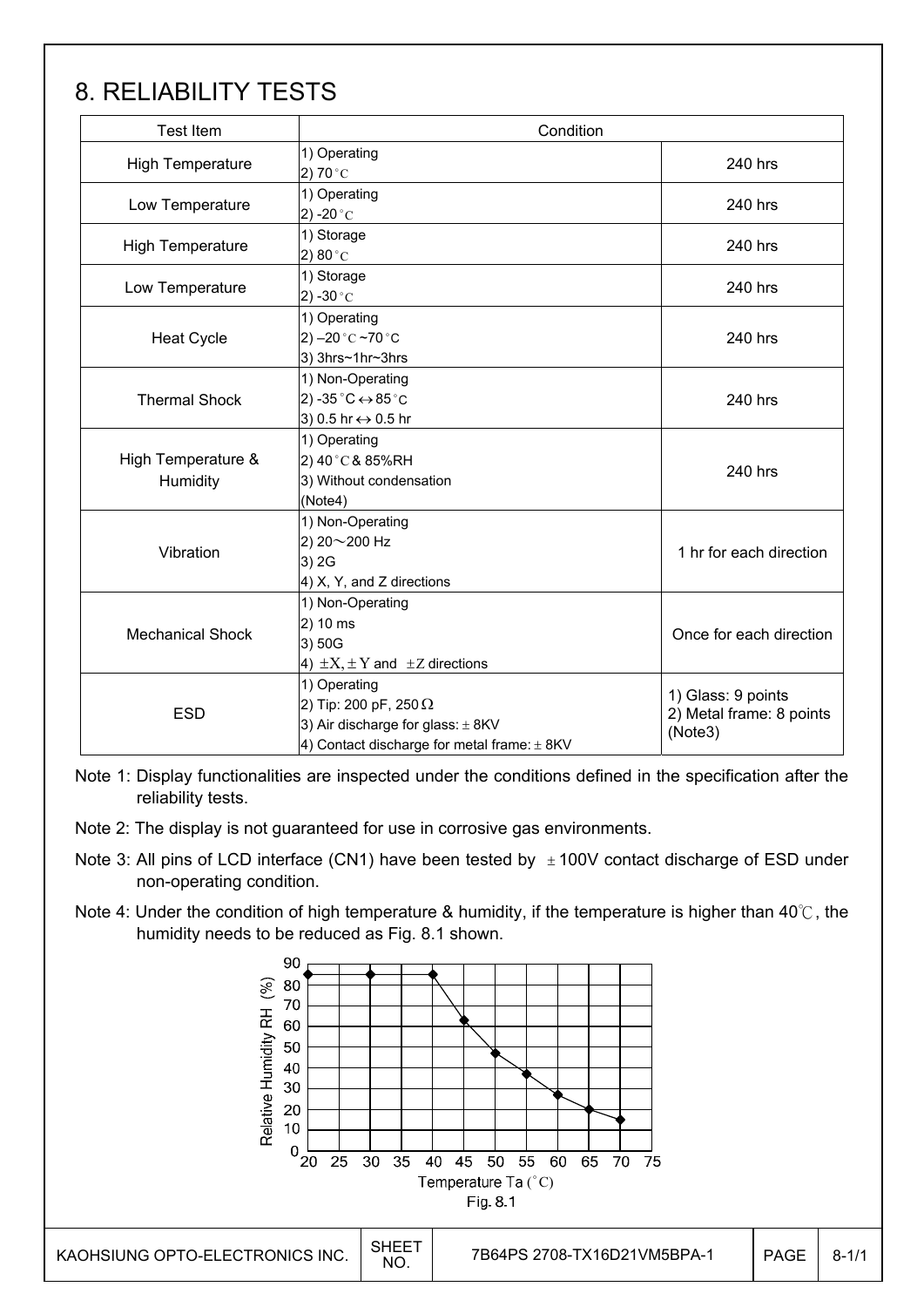# 9. LCD INTERFACE

## 9.1 INTERFACE PIN CONNECTIONS

The display interface connector (CN1) is FI-SEB20P-HF13E-E1500 made by JAE and pin assignment is as below:

| Pin No.        | Signal            | Signal                 | Pin No. | Signal    | Signal             |
|----------------|-------------------|------------------------|---------|-----------|--------------------|
| 1              | $V_{DD}$          |                        | 11      | $IN2-$    |                    |
| 2              | $V_{DD}$          | Power Supply for Logic | 12      | $IN2+$    | B2~B5, DE          |
| 3              | $V_{SS}$          |                        | 13      | $V_{SS}$  | <b>GND</b>         |
| $\overline{4}$ | $V_{SS}$          | <b>GND</b>             | 14      | CLK IN-   |                    |
| 5              | IN <sub>0</sub> - |                        | 15      | CLK IN+   | <b>Pixel Clock</b> |
| $\,6$          | $INO+$            | R0~R5, G0              | 16      | $V_{SS}$  | <b>GND</b>         |
| $\overline{7}$ | $V_{SS}$          | <b>GND</b>             | 17      | <b>NC</b> | No Connection      |
| 8              | $IN1-$            |                        | 18      | <b>NC</b> | No Connection      |
| 9              | $IN1+$            | G1~G5, B0~B1           | 19      | <b>NC</b> | No Connection      |
| 10             | $V_{SS}$          | <b>GND</b>             | 20      | <b>NC</b> | No Connection      |

Note 1: IN n- and IN n+ (n=0, 1, 2), CLK IN- and CLK IN+ should be wired by twist-pairs or side-by-side FPC patterns, respectively.

The backlight interface connector (CN2) is BHR-03VS-1 made by JST, and pin assignment is as below:

| Pin No. | Signal            | Level                    | <b>Function</b>      |
|---------|-------------------|--------------------------|----------------------|
|         | $V_{LED}$ +       | $\overline{\phantom{a}}$ | Power Supply for LED |
|         | <b>NC</b>         | $\overline{\phantom{a}}$ | No Connection        |
|         | VLED <sup>-</sup> | $\overline{\phantom{a}}$ | <b>GND</b>           |

#### Touch Panel FPC interface (CN3) is as below:

| PIN No. | <b>SIGNAL</b>  | <b>FUNCTION</b>           |
|---------|----------------|---------------------------|
|         | Υ1             | Analog Signal Touch Panel |
|         | X <sub>2</sub> | Analog Signal Touch Panel |
| 3       | Y2             | Analog Signal Touch Panel |
| 4       | X <sub>1</sub> | Analog Signal Touch Panel |
| 5       | <b>SENSE</b>   | Analog Signal Touch Panel |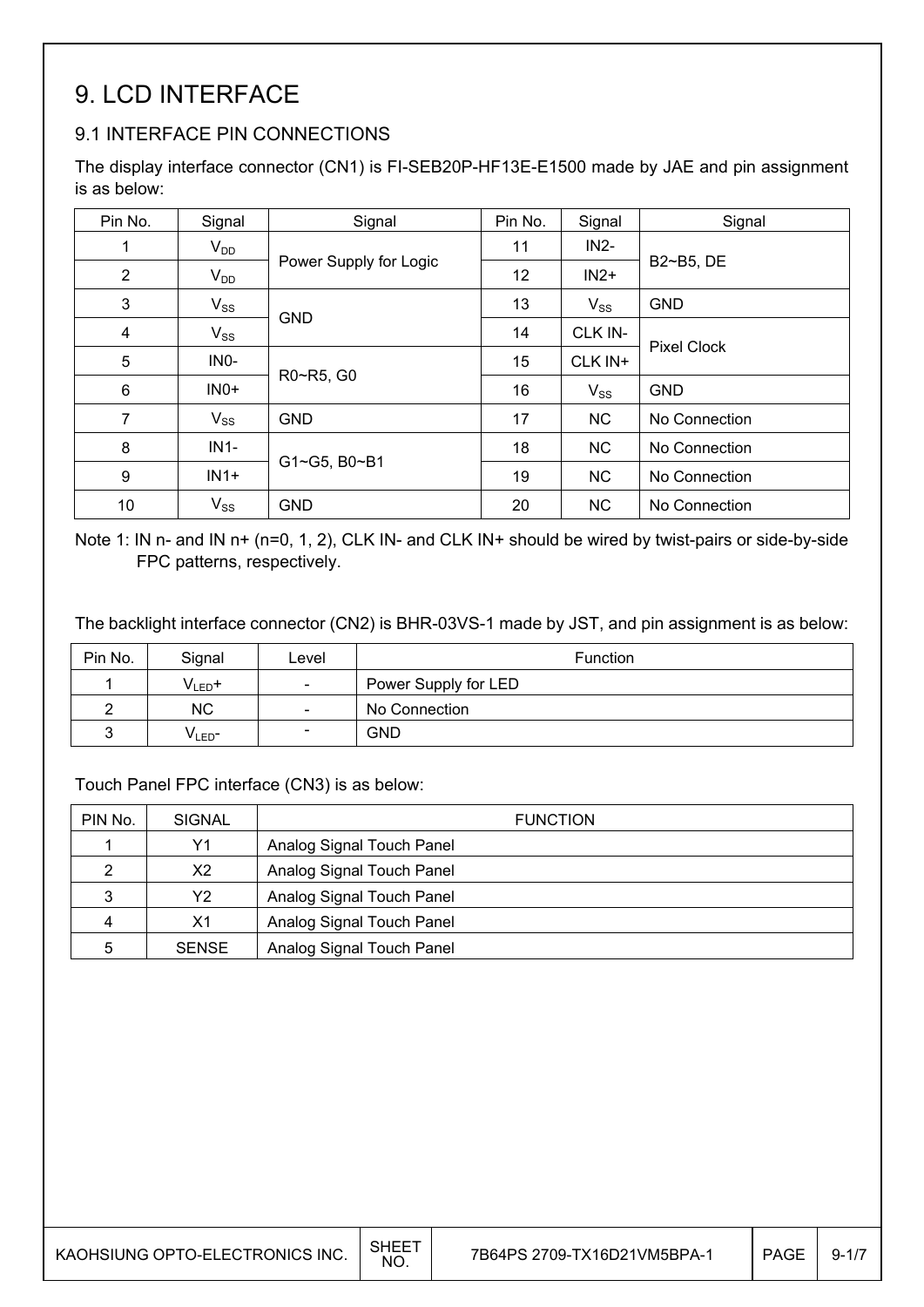## 9.2 LVDS INTERFACE

| Machine Side                                                |                                           | CN <sub>1</sub><br>(interface) | <b>TFT-LCD Side</b>                                                        |                                |
|-------------------------------------------------------------|-------------------------------------------|--------------------------------|----------------------------------------------------------------------------|--------------------------------|
| Controll<br>7 TAO 6<br>R0-R5,G0<br>7 TB0-6<br>G1-G5, B0, B1 | $\mathbf{2}$<br>THC63LVDM83R<br><b>DS</b> | 1)<br>$INO+$<br>INO-<br>$IN1+$ | 3)<br>THC63LVDF84B<br><b>RA0-6</b><br>Parallel-to-<br>LVDS<br><b>RB0-6</b> |                                |
| 7 TC0-6<br>B2-B5, NA, NA, DE                                | Parallel-to<br>IE.                        | $IN1-$<br>$IN2+$<br>INZ        | RC0-6<br>RD <sub>0</sub> -6                                                | <b>LCD Panel</b><br>controller |
| DCLK IN<br><b>CK</b>                                        | PLL                                       | CLK IN+<br>CLK IN-             | <b>DCLK OUT</b><br>PLL                                                     |                                |

- Note 1: LVDS cable impedance should be 100 ohms per signal line when each 2-lines (+, -) is used in differential mode.
- Note 2: The recommended transmitter, THC63LVDM83R, is made by Thine or equivalent, which is not contained in the module.
- Note 3: The receiver built-in the module is THC63LVDF84B made by Thine.

### 9.3 LVDS DATA FORMAT



DE: Display Enable NA: Not Available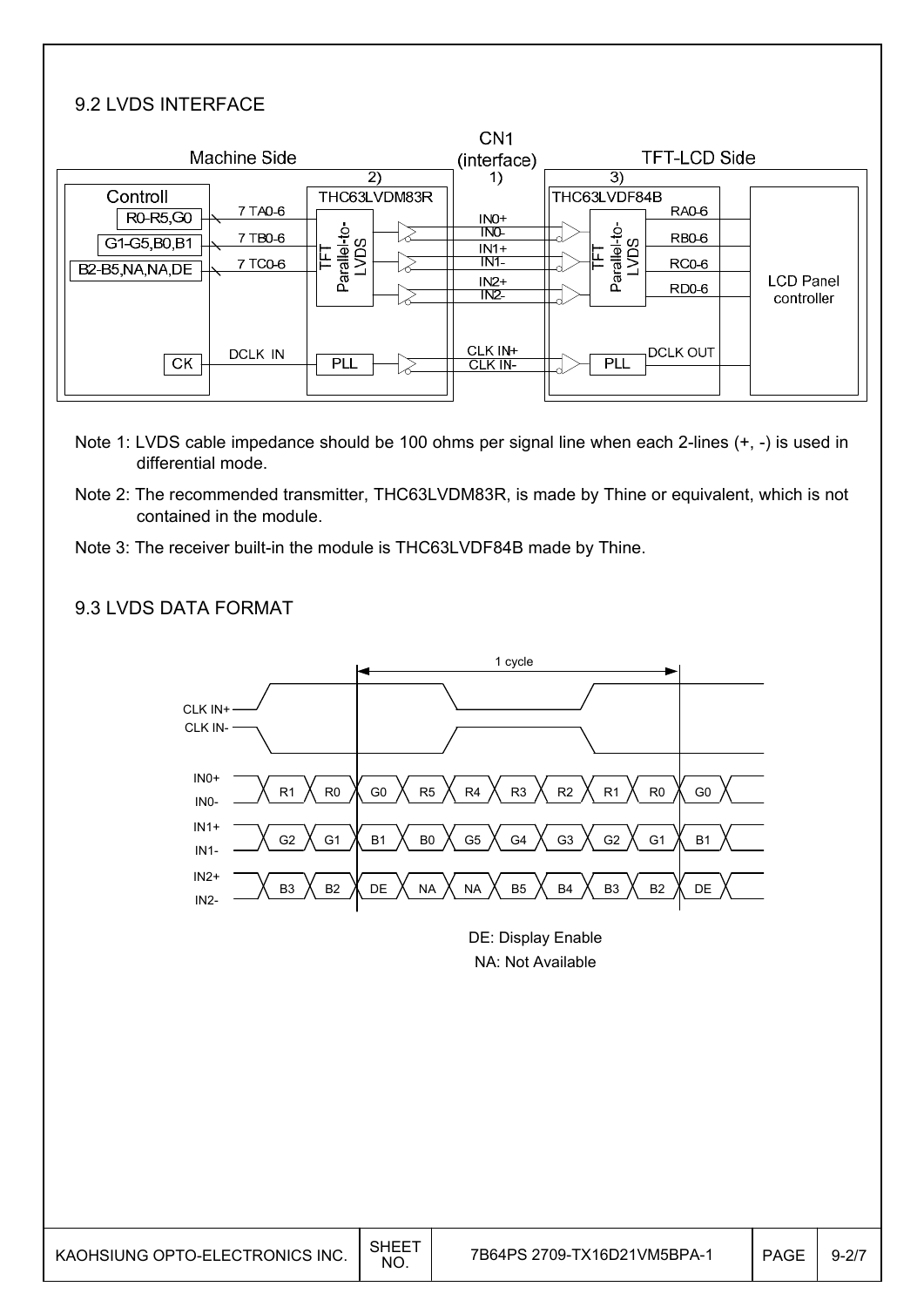# 9.4 TIMING TABLE

The column of timing sets including minimum, typical, and maximum as below are based on the best optical performance, frame frequency (Vsync) = 60Hz to define.

### A. DE MODE

|            | Item                 | Symbol | Min. | Typ.  | Max. | Unit       |
|------------|----------------------|--------|------|-------|------|------------|
|            | <b>CLK Frequency</b> | fclk   | 18.6 | 22.45 | 26.5 | <b>MHz</b> |
| Horizontal | Display Data         | thd    | 640  | 640   | 640  |            |
|            | Cycle Time           | th     | 1240 | 1290  | 1340 | <b>CLK</b> |
| Vertical   | Display Data         | tvd    | 240  | 240   | 240  |            |
|            | Cycle Time           | tv     | 250  | 290   | 330  | Η          |

### B. CLOCK AND DATA INPUT TIMING

|            | Item             | Symbol      | Min.                     | Typ. | Max.                     | Unit |
|------------|------------------|-------------|--------------------------|------|--------------------------|------|
|            | Duty             | Tcwh        | 45                       | 50   | 55                       | $\%$ |
| <b>CLK</b> | Cycle Time       | Tcph        | $\overline{\phantom{0}}$ | 44.5 | $\overline{\phantom{a}}$ |      |
| Data       | Setup Time       | Tdsu        | 5                        | -    | $\overline{\phantom{0}}$ |      |
|            | <b>Hold Time</b> | <b>Tdhd</b> | 5                        |      |                          | ns   |
| DE         | Setup Time       | Tesu        | 5                        |      |                          |      |
|            | <b>Hold Time</b> | Tehd        | 5                        |      |                          |      |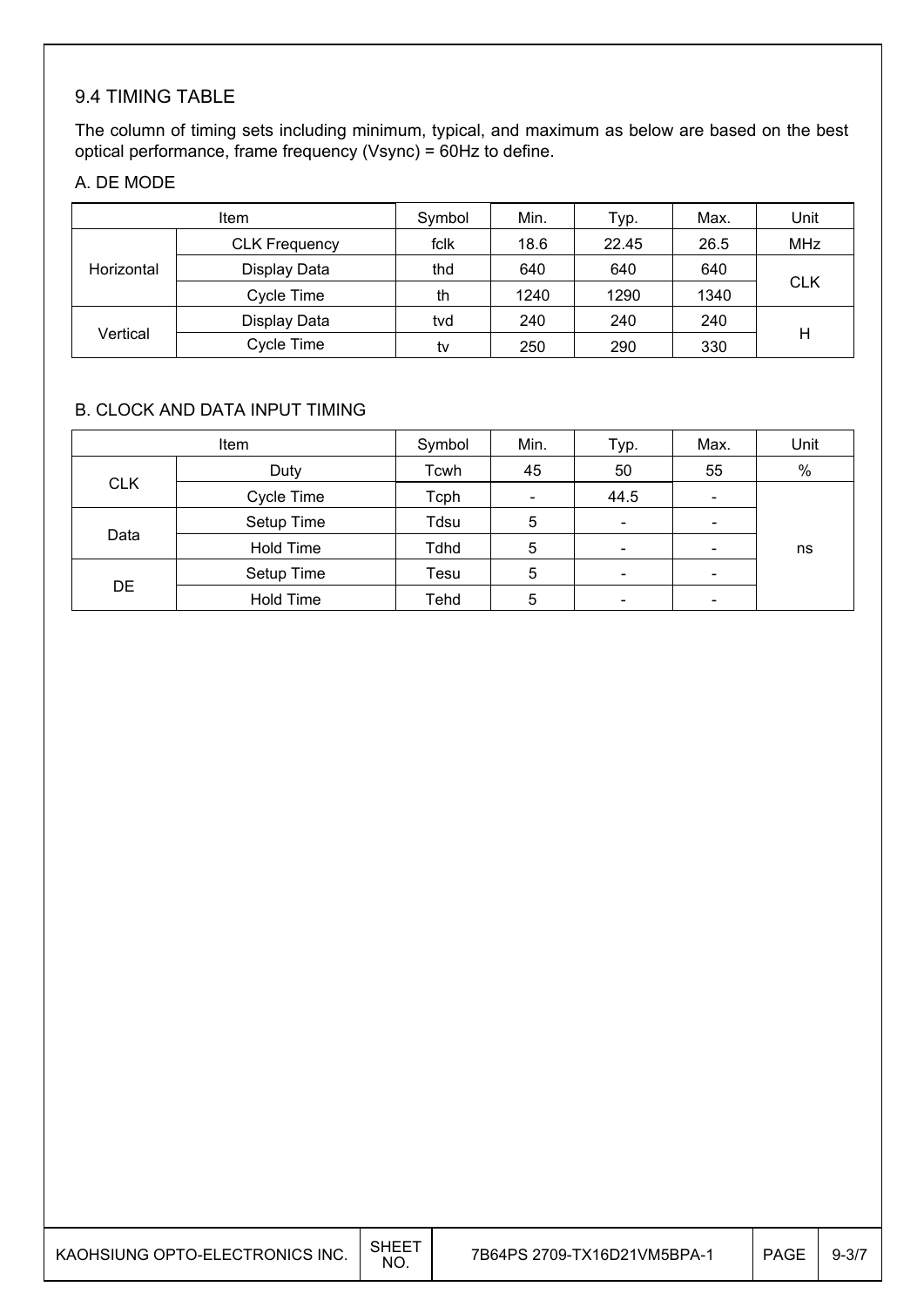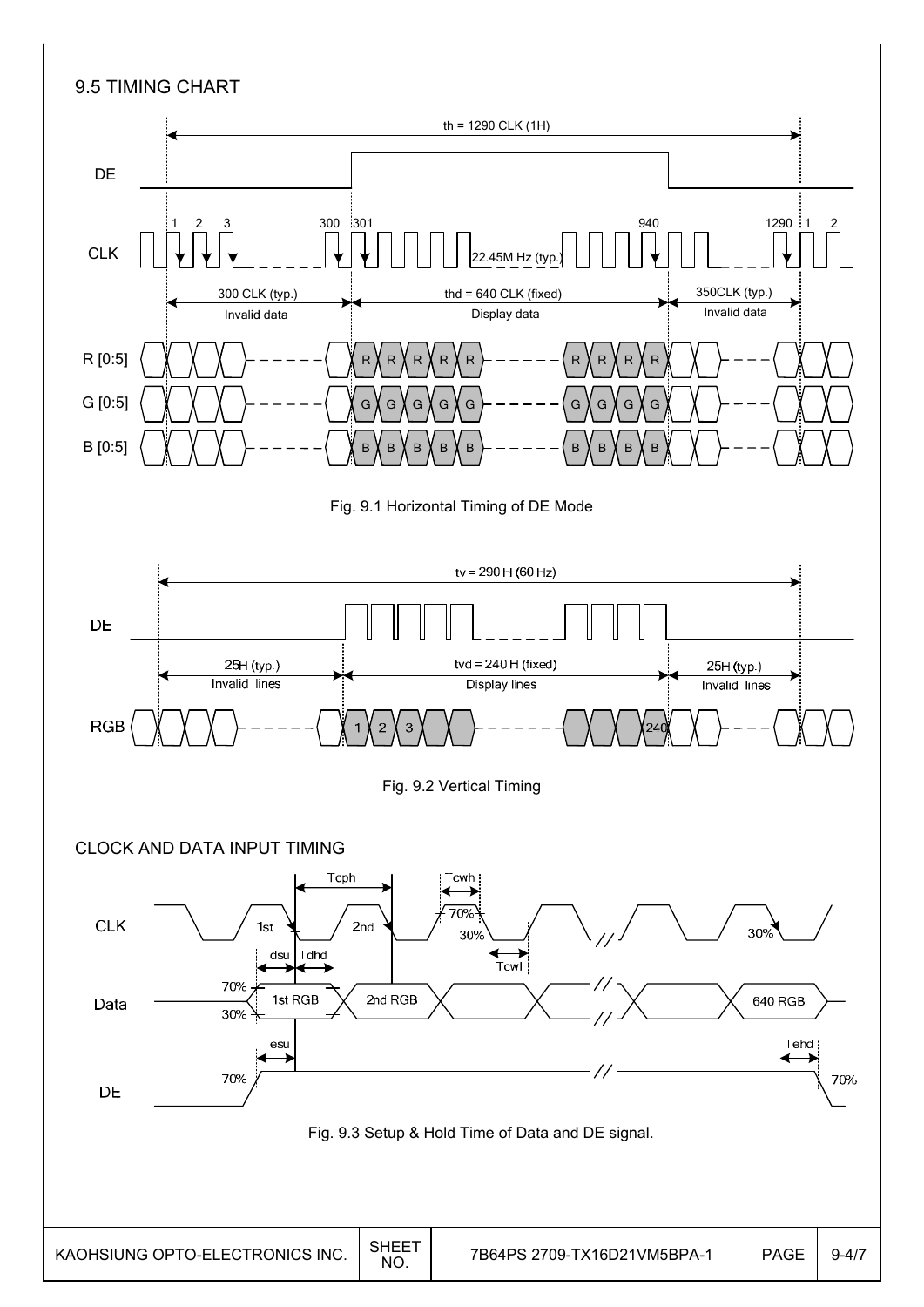## 9.6 LVDS RECEIVER TIMING



 $RinX=(RinX+)-(RinX-)$   $(X=0,1,2)$ 

| <b>Item</b> |                   | Symbol           | Min.                                       | Typ.                                | Max.                                      | Unit       |
|-------------|-------------------|------------------|--------------------------------------------|-------------------------------------|-------------------------------------------|------------|
| <b>CLK</b>  | Frequency         | $1/t_{CLK}$      | 18.6                                       | 22.45                               | 26.5                                      | <b>MHz</b> |
| <b>RinX</b> | 0 data position   | tRP0             | 1/7*t <sub>CLK</sub> -0.49                 | 1/7*t <sub>CLK</sub>                | $1/7$ * $t_{CLK}$ +0.49                   |            |
| $(X=0,1,2)$ | 1st data position | tRP1             | $-0.49$                                    | 0                                   | $+0.49$                                   |            |
|             | 2nd data position | tRP2             | $6/7$ <sup>*</sup> t <sub>CLK</sub> -0.49  | 6/7* $t_{\scriptstyle\textrm{CLK}}$ | $6/7*t_{CLK}+0.49$                        |            |
|             | 3rd data position | tRP3             | $5/7$ <sup>*</sup> t <sub>CLK</sub> -0.49  | $5/7^*$ t <sub>CLK</sub>            | $5/7$ <sup>*</sup> t <sub>CLK</sub> +0.49 | ns         |
|             | 4th data position | t <sub>RP4</sub> | $4/7$ <sup>*</sup> t <sub>CLK</sub> -0.49  | 4/7* t <sub>CLK</sub>               | $4/7$ <sup>*</sup> t <sub>CLK</sub> +0.49 |            |
|             | 5th data position | tRP5             | $3/7$ <sup>*</sup> t <sub>Cl K</sub> -0.49 | $3/7^*$ t <sub>CLK</sub>            | $3/7*t_{CLK}+0.49$                        |            |
|             | 6th data position | tRP6             | $2/7$ <sup>*</sup> t <sub>CLK</sub> -0.49  | $2/7^*$ t <sub>CLK</sub>            | $2/7*t_{CLK}+0.49$                        |            |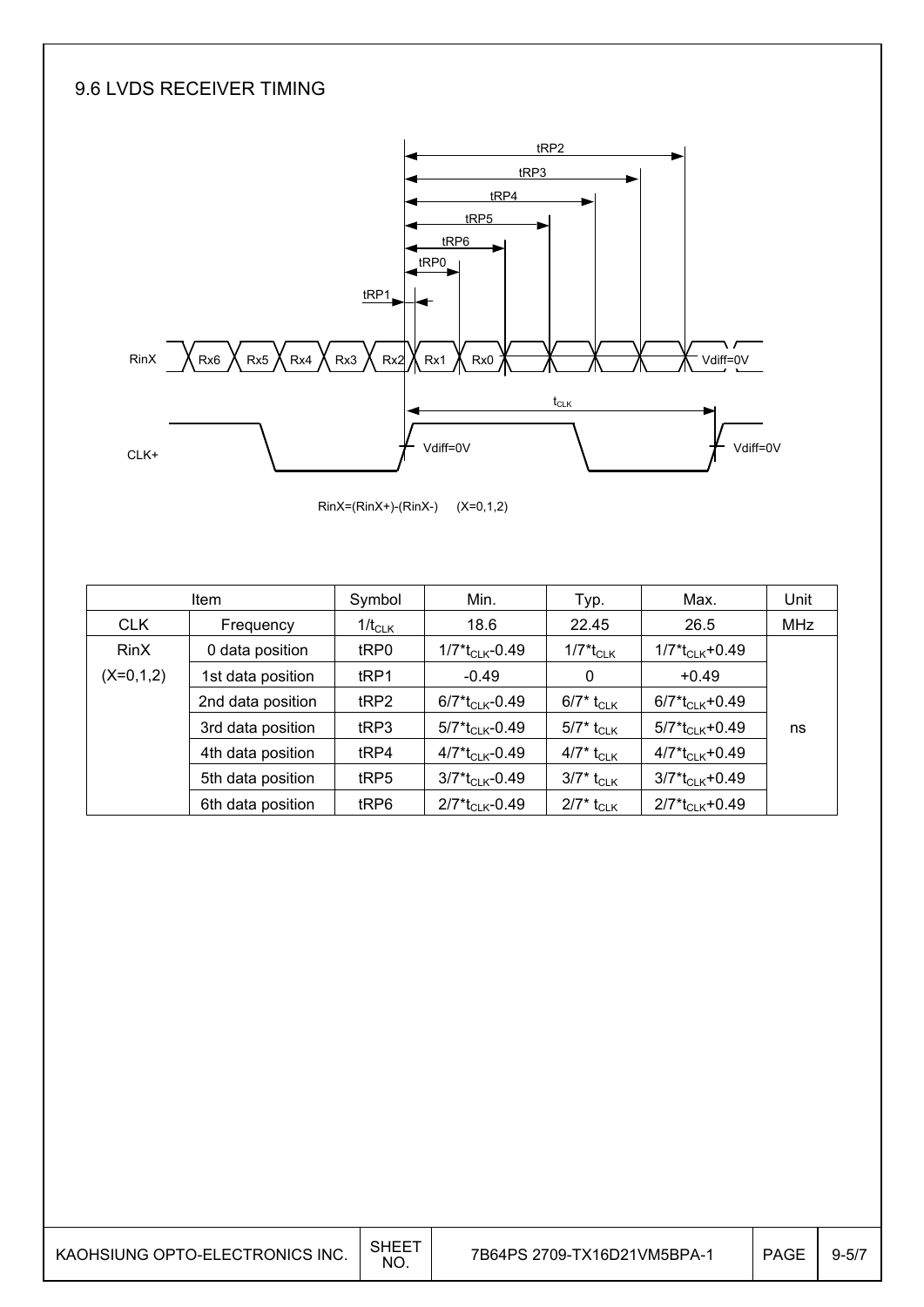## 9.7 DATA INPUT for DISPLAY COLOR

|              | COLOR &                  |                |                |                                   |                |                      |                |                |                                            | Data Signal          |                |                      |                           |                      |                |                |                |                |                            |
|--------------|--------------------------|----------------|----------------|-----------------------------------|----------------|----------------------|----------------|----------------|--------------------------------------------|----------------------|----------------|----------------------|---------------------------|----------------------|----------------|----------------|----------------|----------------|----------------------------|
|              | <b>Gray Scale</b>        | R5             | R <sub>4</sub> | R <sub>3</sub>                    | R <sub>2</sub> | R <sub>1</sub>       | R <sub>0</sub> | G <sub>5</sub> | G <sub>4</sub>                             | G <sub>3</sub>       | G <sub>2</sub> | G <sub>1</sub>       | G <sub>0</sub>            | <b>B5</b>            | <b>B4</b>      | B <sub>3</sub> | B <sub>2</sub> | <b>B1</b>      | B <sub>0</sub>             |
|              | <b>Black</b>             | $\mathbf 0$    | $\mathbf 0$    | 0                                 | $\mathbf 0$    | $\mathbf 0$          | $\mathbf 0$    | $\mathbf 0$    | $\overline{0}$                             | $\mathbf 0$          | $\mathbf 0$    | 0                    | $\mathbf 0$               | $\mathbf 0$          | $\mathbf 0$    | $\mathbf 0$    | $\mathbf 0$    | $\mathbf 0$    | 0                          |
|              | Red (63)                 | 1              | 1              | 1                                 | 1              | $\mathbf{1}$         | 1              | 0              | 0                                          | 0                    | 0              | $\mathbf 0$          | $\mathbf 0$               | $\mathbf 0$          | 0              | $\mathbf 0$    | $\mathbf 0$    | 0              | 0                          |
|              | Green (63)               | $\mathbf 0$    | 0              | 0                                 | $\mathbf 0$    | $\mathbf 0$          | $\mathbf 0$    | 1              | 1                                          | 1                    | 1              | 1                    | 1                         | $\mathbf 0$          | 0              | $\mathbf 0$    | $\mathbf 0$    | $\mathbf 0$    | 0                          |
| <b>Basic</b> | <b>Blue (63)</b>         | 0              | $\mathbf 0$    | $\mathbf 0$                       | $\mathbf 0$    | 0                    | $\mathbf 0$    | 0              | $\mathbf 0$                                | $\mathbf 0$          | $\mathbf 0$    | $\mathbf 0$          | 0                         | $\mathbf 1$          | 1              | 1              | $\mathbf 1$    | $\mathbf{1}$   | $\mathbf{1}$               |
| Color        | Cyan                     | 0              | 0              | $\mathbf 0$                       | $\mathbf 0$    | 0                    | $\mathbf 0$    | $\mathbf{1}$   | $\mathbf{1}$                               | $\mathbf{1}$         | $\overline{1}$ | $\mathbf{1}$         | $\mathbf{1}$              | 1                    | 1              | 1              | $\overline{1}$ | $\mathbf{1}$   | 1                          |
|              | Magenta                  | 1              | 1              | 1                                 | 1              | 1                    | 1              | $\mathbf 0$    | 0                                          | 0                    | 0              | 0                    | $\mathbf 0$               | 1                    | 1              | 1              | $\overline{1}$ | 1              | 1                          |
|              | Yellow                   | 1              | 1              | 1                                 | 1              | $\mathbf{1}$         | 1              | 1              | $\mathbf{1}$                               | 1                    | $\mathbf{1}$   | $\mathbf{1}$         | 1                         | $\mathbf 0$          | $\overline{0}$ | $\mathbf 0$    | $\mathbf 0$    | $\overline{0}$ | 0                          |
|              | White                    | 1              | 1              | 1                                 | 1              | 1                    | 1              | 1              | 1                                          | 1                    | 1              | 1                    | 1                         | 1                    | 1              | 1              | 1              | 1              | 1                          |
|              | <b>Black</b>             | 0              | 0              | $\mathbf 0$                       | 0              | $\mathbf 0$          | $\mathbf 0$    | $\mathbf 0$    | $\mathbf 0$                                | 0                    | 0              | $\mathbf 0$          | $\mathbf 0$               | $\mathbf 0$          | 0              | $\mathbf 0$    | $\mathbf 0$    | $\mathbf 0$    | 0                          |
|              | Red (1)                  | 0              | $\mathbf 0$    | $\mathbf 0$                       | $\mathbf 0$    | 0                    | 1              | 0              | 0                                          | 0                    | 0              | $\mathbf 0$          | $\mathbf 0$               | $\mathbf 0$          | 0              | $\mathbf 0$    | $\mathbf 0$    | 0              | 0                          |
|              | Red(2)                   | 0              | 0              | $\mathbf 0$                       | $\mathbf 0$    | $\overline{1}$       | $\mathbf 0$    | $\mathbf 0$    | $\mathbf 0$                                | 0                    | $\mathbf 0$    | $\mathbf 0$          | 0                         | $\mathbf 0$          | $\mathbf 0$    | $\mathbf 0$    | $\mathbf 0$    | $\mathbf 0$    | $\mathbf 0$                |
| Red          |                          |                | $\ddot{\cdot}$ | ÷                                 |                | ċ                    |                | ÷,             | Ì                                          |                      |                |                      | Ì.                        | t                    |                |                | $\blacksquare$ | $\blacksquare$ | $\ddot{\cdot}$             |
|              |                          | $\blacksquare$ | Ì.             | $\ddot{\cdot}$                    | $\cdot$        | $\blacksquare$<br>×, | $\blacksquare$ | Ì.             | $\cdot$                                    | $\ddot{\cdot}$       | $\ddot{\cdot}$ | $\ddot{\phantom{a}}$ | $\ddot{\cdot}$            | $\blacksquare$<br>ä, | $\cdot$        | Ì.             | ł,             | $\blacksquare$ | $\ddot{\phantom{a}}$       |
|              | Red (62)                 | 1              | 1              | 1                                 | 1              | $\mathbf{1}$         | $\mathbf 0$    | $\mathbf 0$    | $\overline{0}$                             | $\overline{0}$       | $\mathbf 0$    | $\mathbf 0$          | $\mathbf 0$               | $\mathbf 0$          | $\overline{0}$ | $\mathbf 0$    | $\mathbf 0$    | $\mathbf 0$    | 0                          |
|              | Red (63)                 | 1              | 1              | 1                                 | 1              | 1                    | 1              | $\mathbf 0$    | 0                                          | 0                    | $\mathbf 0$    | 0                    | 0                         | $\mathbf 0$          | 0              | $\mathbf 0$    | $\mathbf 0$    | $\mathbf 0$    | 0                          |
|              | <b>Black</b>             | 0              | $\mathbf 0$    | $\mathbf 0$                       | $\mathbf 0$    | $\mathbf 0$          | $\mathbf 0$    | $\mathbf 0$    | $\overline{0}$                             | 0                    | $\mathbf 0$    | $\mathbf 0$          | $\mathbf 0$               | $\mathbf 0$          | 0              | $\mathbf 0$    | $\mathbf 0$    | $\mathbf 0$    | 0                          |
|              | Green (1)                | 0              | 0              | 0                                 | $\mathbf 0$    | $\mathbf 0$          | $\mathbf 0$    | $\mathbf 0$    | $\mathbf 0$                                | 0                    | 0              | 0                    | 1                         | $\mathbf 0$          | 0              | $\mathbf 0$    | $\mathbf 0$    | 0              | 0                          |
|              | Green (2)                | 0              | 0              | 0                                 | 0              | 0                    | 0              | 0              | 0                                          | $\overline{0}$       | $\overline{0}$ | 1                    | 0                         | $\mathbf 0$          | 0              | $\mathbf 0$    | 0              | $\overline{0}$ | 0                          |
| Green        |                          | $\cdot$        | $\blacksquare$ | $\blacksquare$                    |                | $\blacksquare$       | $\mathbf{r}$   | $\cdot$        | $\cdot$                                    | $\ddot{\phantom{0}}$ | $\cdot$        | ÷.                   | $\cdot$<br>$\cdot$        | $\blacksquare$       |                | $\cdot$        | $\blacksquare$ |                | $\ddot{\phantom{a}}$<br>ä, |
|              | $\ddot{\phantom{0}}$     | $\cdot$        | ä,             | $\blacksquare$                    | $\cdot$        | ċ                    | ä,             | $\blacksquare$ | $\blacksquare$<br>$\overline{\phantom{a}}$ | $\ddot{\phantom{a}}$ | $\blacksquare$ |                      | ÷,                        | $\blacksquare$<br>÷. | ÷,             | ä,             | ä,             | $\cdot$        | ÷,                         |
|              | Green (62)               | $\mathbf 0$    | $\mathbf 0$    | $\mathbf 0$                       | $\mathbf 0$    | $\mathbf 0$          | $\mathbf 0$    | $\mathbf{1}$   | 1                                          | $\mathbf{1}$         | 1              | 1                    | $\mathbf 0$               | $\mathbf 0$          | $\mathbf 0$    | $\mathbf 0$    | $\mathbf 0$    | $\mathbf 0$    | 0                          |
|              | Green (63)               | 0              | 0              | 0                                 | $\mathbf 0$    | $\mathbf 0$          | $\mathbf 0$    | $\mathbf{1}$   | 1                                          | 1                    | 1              | 1                    | 1                         | $\mathbf 0$          | 0              | $\mathbf 0$    | $\mathbf 0$    | $\mathbf 0$    | 0                          |
|              | <b>Black</b>             | $\overline{0}$ | $\overline{0}$ | $\mathbf 0$                       | $\mathbf 0$    | $\overline{0}$       | $\mathbf 0$    | $\overline{0}$ | $\overline{0}$                             | $\overline{0}$       | $\overline{0}$ | $\mathbf 0$          | $\overline{0}$            | $\overline{0}$       | $\overline{0}$ | $\mathbf 0$    | $\mathbf 0$    | $\overline{0}$ | 0                          |
|              | <b>Blue</b> (1)          | 0              | $\mathbf 0$    | $\mathbf 0$                       | $\mathbf 0$    | 0                    | $\mathbf 0$    | $\mathbf 0$    | 0                                          | 0                    | 0              | $\mathbf 0$          | $\mathbf 0$               | $\mathbf 0$          | 0              | $\mathbf 0$    | 0              | 0              | 1                          |
|              | Blue (2)                 | 0              | 0              | 0                                 | 0              | 0                    | 0              | 0              | $\overline{0}$                             | 0                    | 0              | 0                    | 0                         | $\mathbf 0$          | 0              | 0              | 0              | 1              | 0                          |
| <b>Blue</b>  | ä,                       | $\blacksquare$ | ò.             | $\ddot{\phantom{a}}$<br>$\lambda$ |                | ÷.<br>$\blacksquare$ |                | $\blacksquare$ | $\blacksquare$                             |                      | ٠              |                      | $\cdot$<br>$\blacksquare$ | $\ddot{\phantom{a}}$ |                |                |                | ٠              | $\cdot$<br>$\blacksquare$  |
|              | $\overline{\phantom{a}}$ | $\ddot{\cdot}$ | $\ddot{\cdot}$ | $\blacksquare$                    | $\cdot$        | $\ddot{\cdot}$       | $\blacksquare$ | ÷,             | $\overline{\phantom{a}}$                   | $\blacksquare$       | l.             | ¥,                   | $\blacksquare$            | ä,                   | Ì,             | $\blacksquare$ | ł,             | $\epsilon$     | $\ddot{\phantom{a}}$       |
|              | <b>Blue (62)</b>         | 0              | 0              | $\mathbf 0$                       | 0              | 0                    | $\mathbf 0$    | 0              | 0                                          | 0                    | 0              | 0                    | 0                         | 1                    | 1              | 1              | 1              | 1              | 0                          |
|              | <b>Blue (63)</b>         | 0              | 0              | 0                                 | 0              | 0                    | 0              | 0              | 0                                          | 0                    | 0              | 0                    | 0                         | 1                    | 1              | 1              | 1              | 1              | 1                          |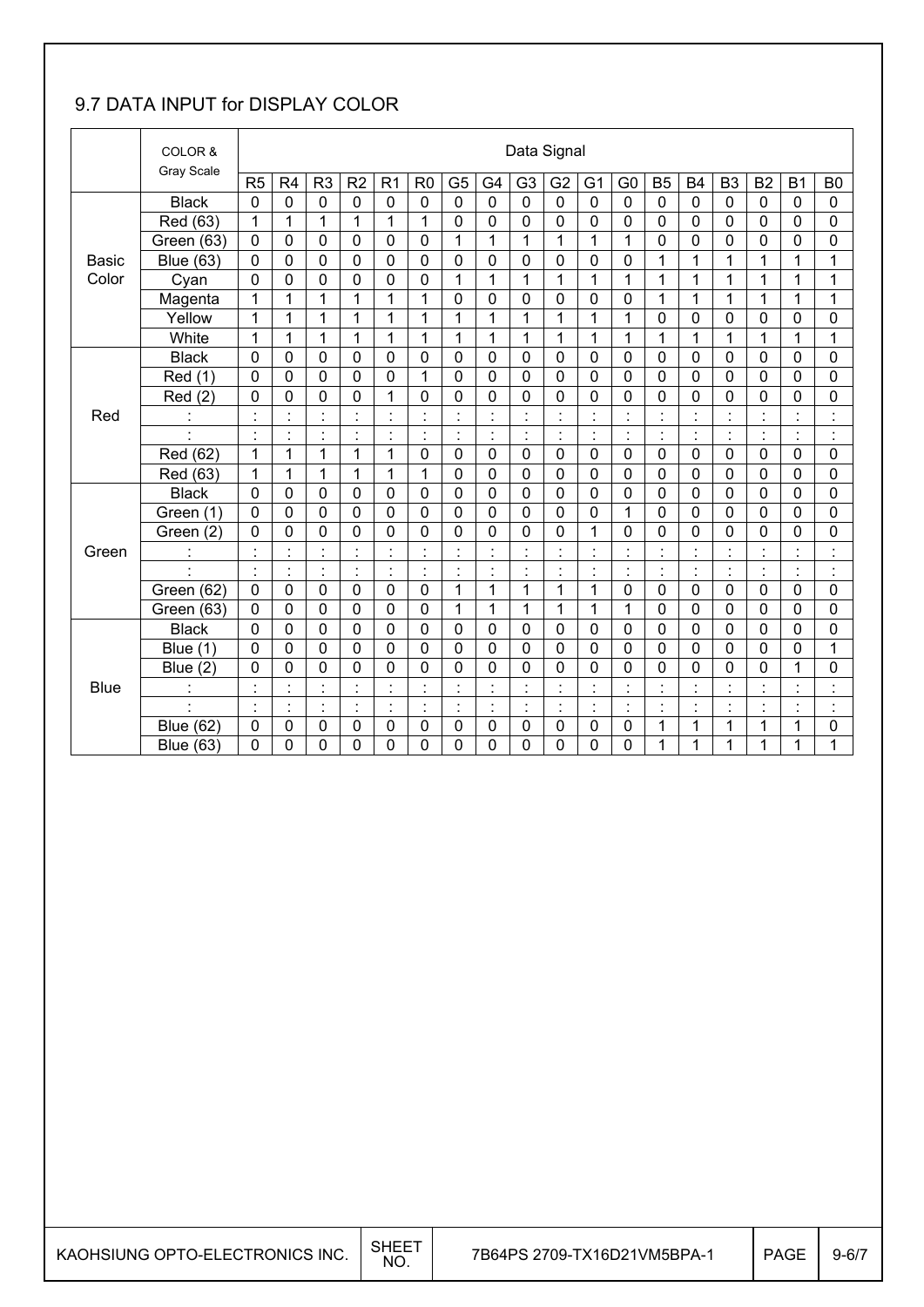

- Note 1: In order to avoid any damages,  $V_{DD}$  has to be applied before all other signals. The opposite is true for power off where  $V_{DD}$  has to be remained on until all other signals have been switch off. The recommended time period is 1 second. Hot plugging might cause display damage due to incorrect power sequence, please pay attention on interface connecting before power on.
- Note 2: In order to avoid showing uncompleted patterns in transient state. It is recommended that switching the backlight on is delayed for 1 second after the signals have been applied. The opposite is true for power off where the backlight has to be switched off 1 second before the signals are removed.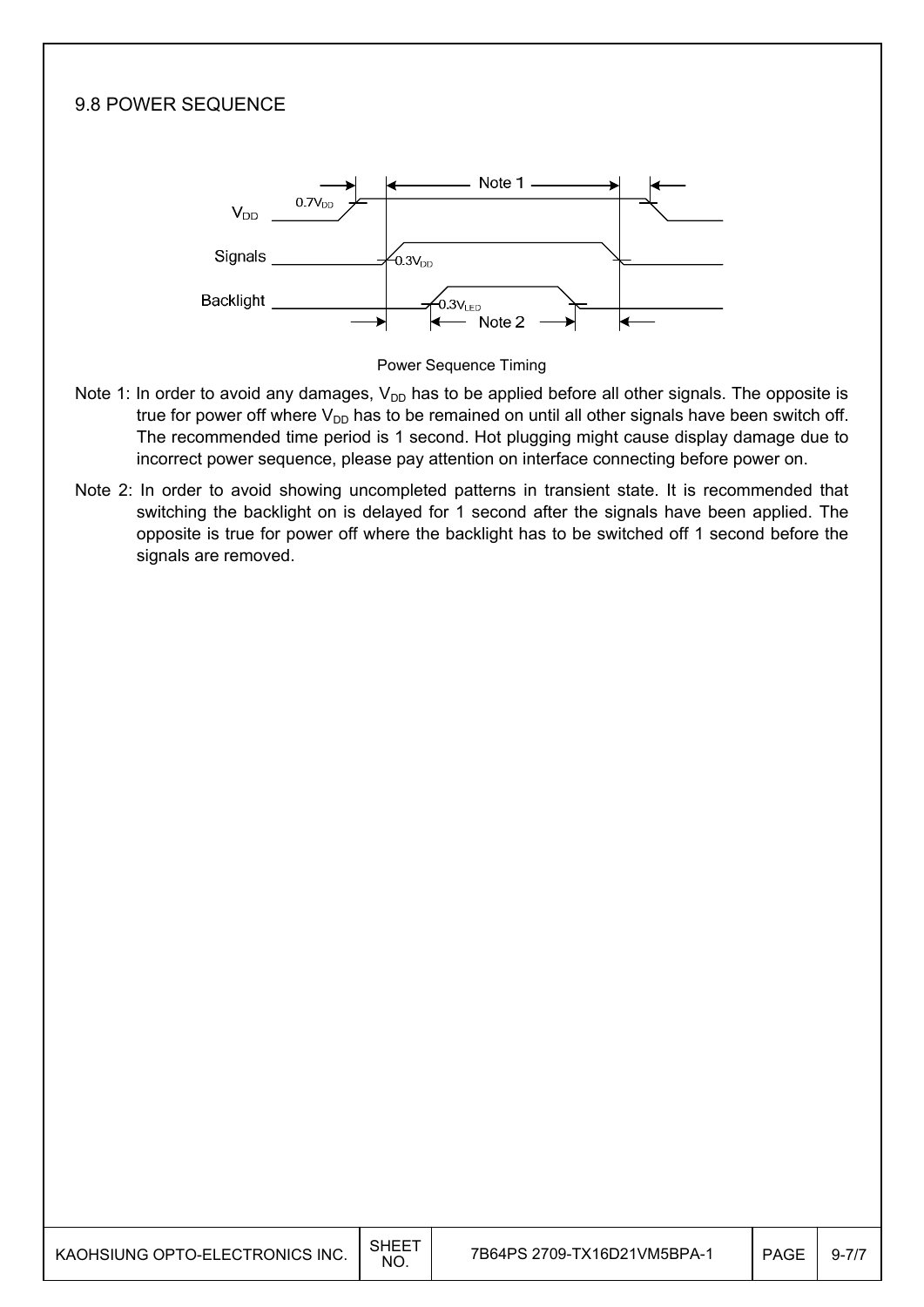# **10. OUTLINE DIMENSIONS**

10.1 FRONT VIEW

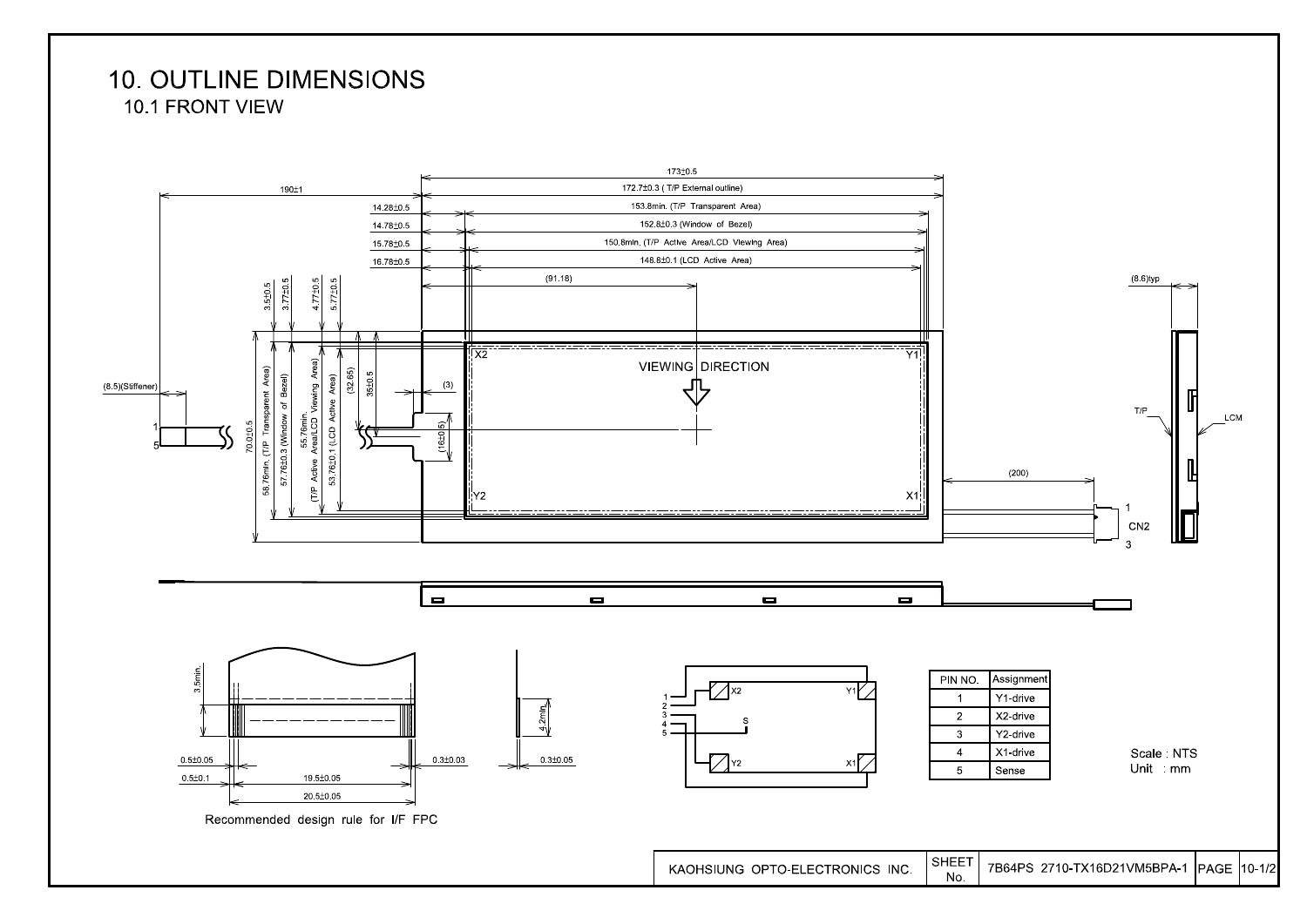## 10.2 REAR VIEW



Unit mm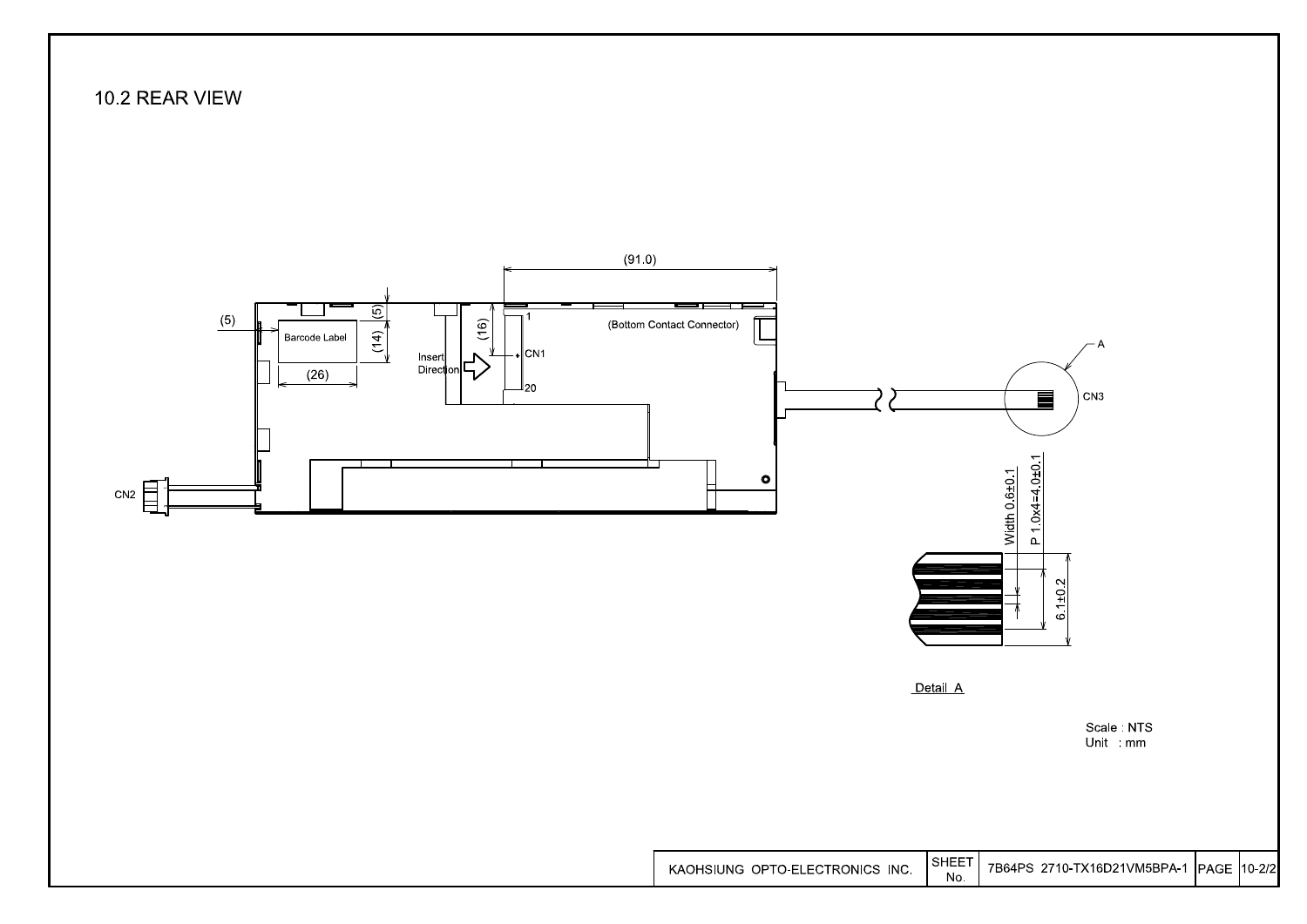# 11. TOUCH PANEL

The type of touch panel used on this display is resistive, analog, 5-wire and film on glass, and more characteristics are shown as below:

### 11.1 OPERATING CONDITIONS

| Item                              | . .<br>cification<br>ാറലെ | ⊰emarks |
|-----------------------------------|---------------------------|---------|
| anrtin'<br>Jperatir<br>. .<br>unu | 5VDC                      | -       |

## 11.2 ELECTRICAL CHARACTERISTICS

| <b>Item</b>                  |         | Specification    | Remarks   |  |  |
|------------------------------|---------|------------------|-----------|--|--|
| Resistance                   | $X1-X2$ | 50~300 $\Omega$  |           |  |  |
| <b>Between Terminal</b>      | $Y1-Y2$ |                  | -         |  |  |
| <b>Insulation Resistance</b> | X-Y     | $20M\Omega$ min. | At 25V DC |  |  |
|                              |         | $\pm 2.5\%$ max. |           |  |  |
| Linearity                    |         | $±5%$ max.       | Note 1    |  |  |
| Chattering                   |         | 10ms max.        |           |  |  |

Note 1: The test conditions and equipments of linearity are as below:

- Material of pen: poly-acetal resin
- End shape: R 0.8 mm
- Test force: 100 g
- Pitch: 10 mm
- Test area is shown in Fig. 11.1



As shown in Fig. 11.2, applying voltage meter to measure Va, Vb and Vxm, where Va is the maximum voltage in the active area; Vb is the minimum voltage in the active area; Vxm is the measured voltage of point x selected by random. Afterwards, the linearity can be calculated by following equation:

$$
Linearity = \frac{|Vxi - Vxm|}{Va - Vb} \times 100\%,
$$

where Vxi is the idea voltage of point x.

The method to measure the linearity of Y-axis is the same as above.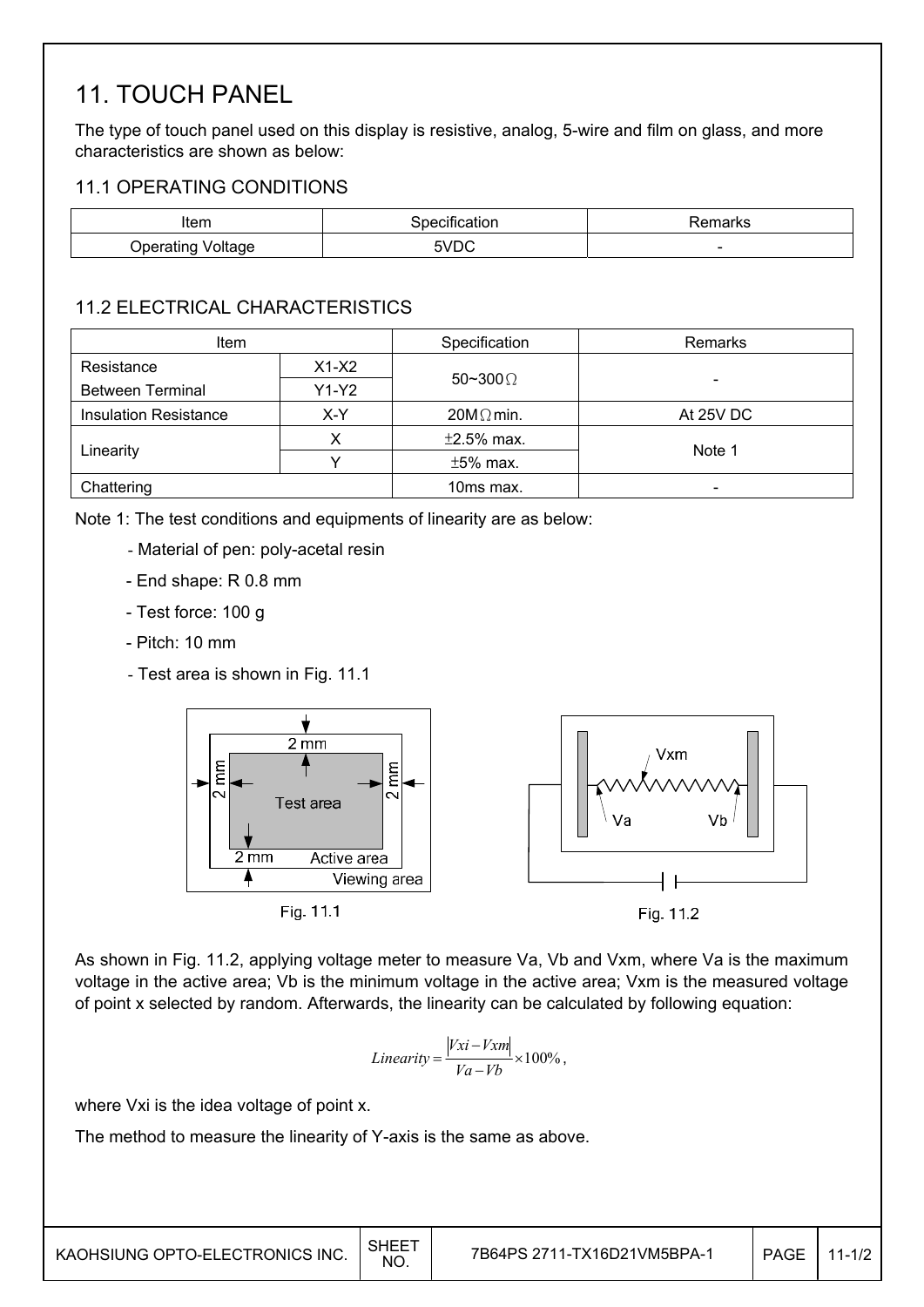## 11.3 MECHANICAL CHARACTERISTICS

| ltem               | Specification | Remarks              |
|--------------------|---------------|----------------------|
| Pen Input Pressure | 0.78N max.    | R0.8, Polyacetal Pen |
| Finger             | 0.78N max.    | R8.0, Silicon Rubber |
| Surface Hardness   | 3H min.       | JIS K 5400           |

### 11.4 OPTICAL CHARACTERISTICS

| Item                      | calion      | $-$<br>ાતા Ւ১            |
|---------------------------|-------------|--------------------------|
| ,,,,,,,,<br>.<br>nittance | 80%<br>min. | $\overline{\phantom{a}}$ |

### 11.5 SAFETY AND ATTENTIONS

1) Do not put heavy shock or stress on the touch panel.

- 2) Please use soft cloth or absorbent cotton with ethanol to clean the touch panel by gently wiping. Moreover, please wipe it by horizontal or vertical direction instead of circling to prevent leaving scars on the touch panel's surface.
- 3) Do not use any harmful chemicals such as acetone, toluene, and isopropyl alcohol to clean the display's surface.
- 4) UV protection is recommended to avoid the possibility of performance degrading when touch panel is likely applied under UV environment for a long period of time.

| KAOHSIUNG OPTO-ELECTRONICS INC. $\Big \!\!\big ^{\text{SHEET}}$ |  |
|-----------------------------------------------------------------|--|
|                                                                 |  |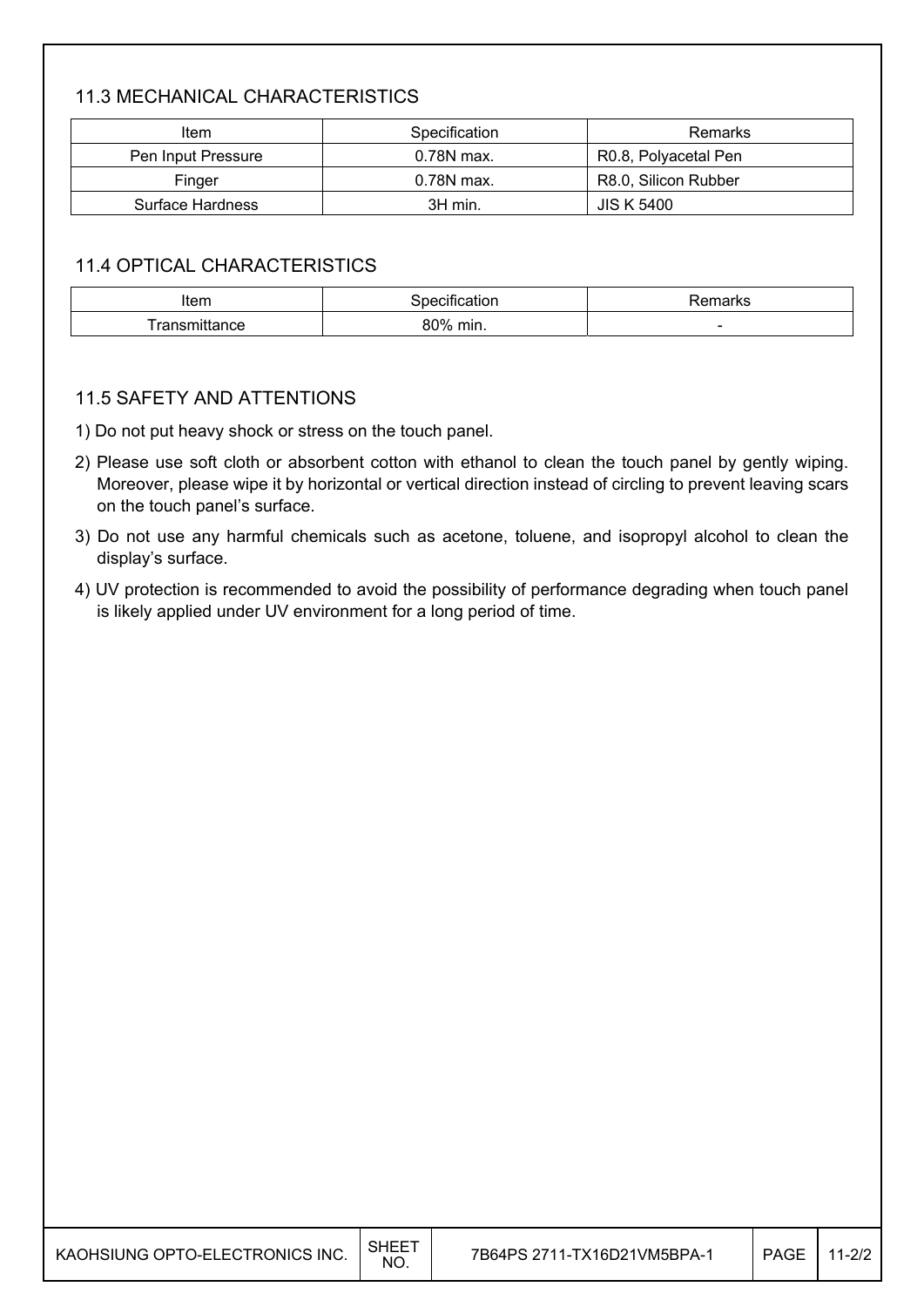# 12. APPEARANCE STANDARD

The appearance inspection is performed in a dark room around 500~1000 lx based on the conditions as below:

- The distance between inspector's eyes and display is 30 cm.
- The viewing zone is defined with angle  $\theta$  shown in Fig. 12.1 The inspection should be performed within 45 $^{\circ}$  when display is shut down. The inspection should be performed within 5 $^{\circ}$  when display is power on.



Fig. 12.1

### 12.1 THE DEFINITION OF LCD ZONE

LCD panel is divided into 2 areas as shown in Fig.12.2 for appearance specification in next section. A zone is the LCD active area (dot area); B zone is the area between A zone and metal frame.

In terms of housing design, B zone is the recommended window area customers' housing should be located in.



Fig. 12.2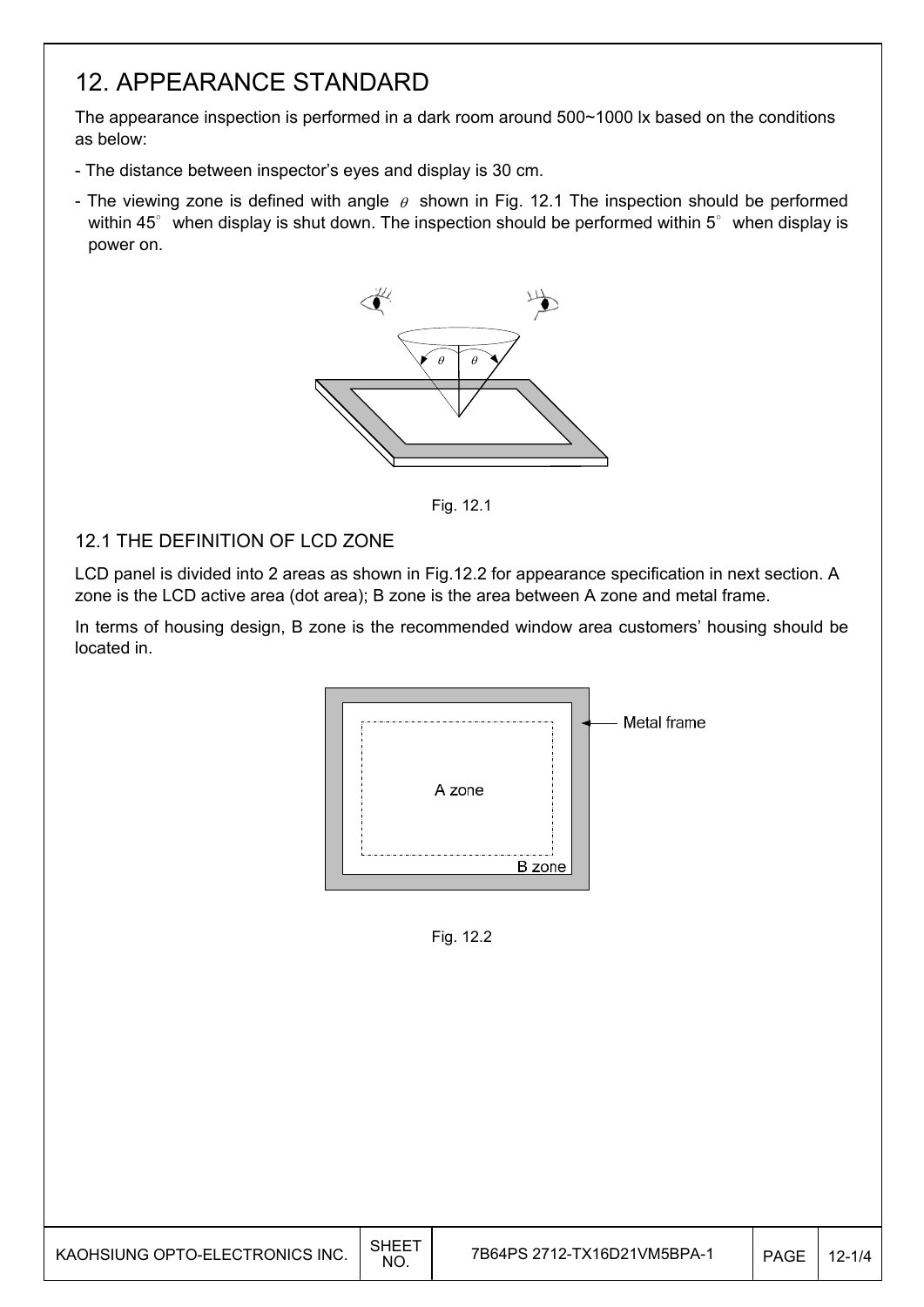## 12.2 LCD APPEARANCE SPECIFICATION

The specification as below is defined as the amount of unexpected phenomenon or material in different zones of LCD panel. The definitions of length, width and average diameter using in the table are shown in Fig. 12.4 and Fig. 12.5.

| Item                  | Criteria                              |                    |                |                              |                | Applied zone   |          |  |
|-----------------------|---------------------------------------|--------------------|----------------|------------------------------|----------------|----------------|----------|--|
|                       | Length (mm)                           |                    | Width (mm)     | Maximum number               |                | Minimum space  |          |  |
|                       | $L \leq 15$                           |                    | $W \le 0.02$   | Ignored                      |                |                |          |  |
| <b>Scratches</b>      | $L \le 15$                            | $0.02 < W \le 0.1$ |                | 5                            |                |                | A        |  |
|                       | L > 15                                | 0.1 < W            |                | 0                            |                |                |          |  |
| Dent                  |                                       |                    |                | Serious one is not allowed   |                |                | A        |  |
| Wrinkles in polarizer |                                       |                    |                | Serious one is not allowed   |                |                | Α        |  |
|                       | Average diameter (mm)                 |                    |                |                              | Maximum number |                |          |  |
|                       |                                       | $D \leq 0.3$       |                |                              | Ignored        |                |          |  |
| Bubbles on polarizer  | $0.3 \le D \le 0.6$                   |                    |                | 4                            |                |                | A        |  |
|                       | 0.6 < D                               |                    |                |                              | $\mathbf 0$    |                |          |  |
|                       | Filamentous (Line shape)              |                    |                |                              |                |                |          |  |
|                       | Length (mm)                           |                    |                | Maximum number<br>Width (mm) |                |                |          |  |
|                       | $L \leq 2.0$                          |                    |                | $W \le 1.5$                  |                | 5              | A        |  |
|                       | L > 2.0                               |                    | $1.5<$ W       |                              |                | 0              |          |  |
| 1) Stains             | Round (Dot shape)                     |                    |                |                              |                |                |          |  |
| 2) Foreign Materials  | Average diameter (mm)                 |                    | Maximum number |                              |                | Minimum Space  |          |  |
| 3) Dark Spot          | $D \le 0.2$                           |                    | Ignored        |                              |                |                |          |  |
|                       | $0.2 \le D < 0.6$                     |                    |                | 4                            |                |                | A        |  |
|                       | $0.6 \leq D$                          |                    |                | $\Omega$                     |                |                |          |  |
|                       | Those wiped out easily are acceptable |                    |                |                              |                |                |          |  |
| Dot-Defect            |                                       |                    | Area()         | Area <sup>2</sup>            |                | Maximum number |          |  |
|                       | Bright dot-defect                     |                    | 1 dot          | 2 dot                        |                | 3 dot          | A        |  |
|                       | Dark dot-defect                       |                    | 2 dot          | 3 dot                        |                | 4 dot          | (Note 1) |  |
|                       | Bright + Dark point                   |                    | 3 dot          | 4 dot                        |                | 5 dot          |          |  |

Note 1: The Dot-Defect inspection within A zone (active area) would be divided into area ①, ② as Fig. 12.3 shown.

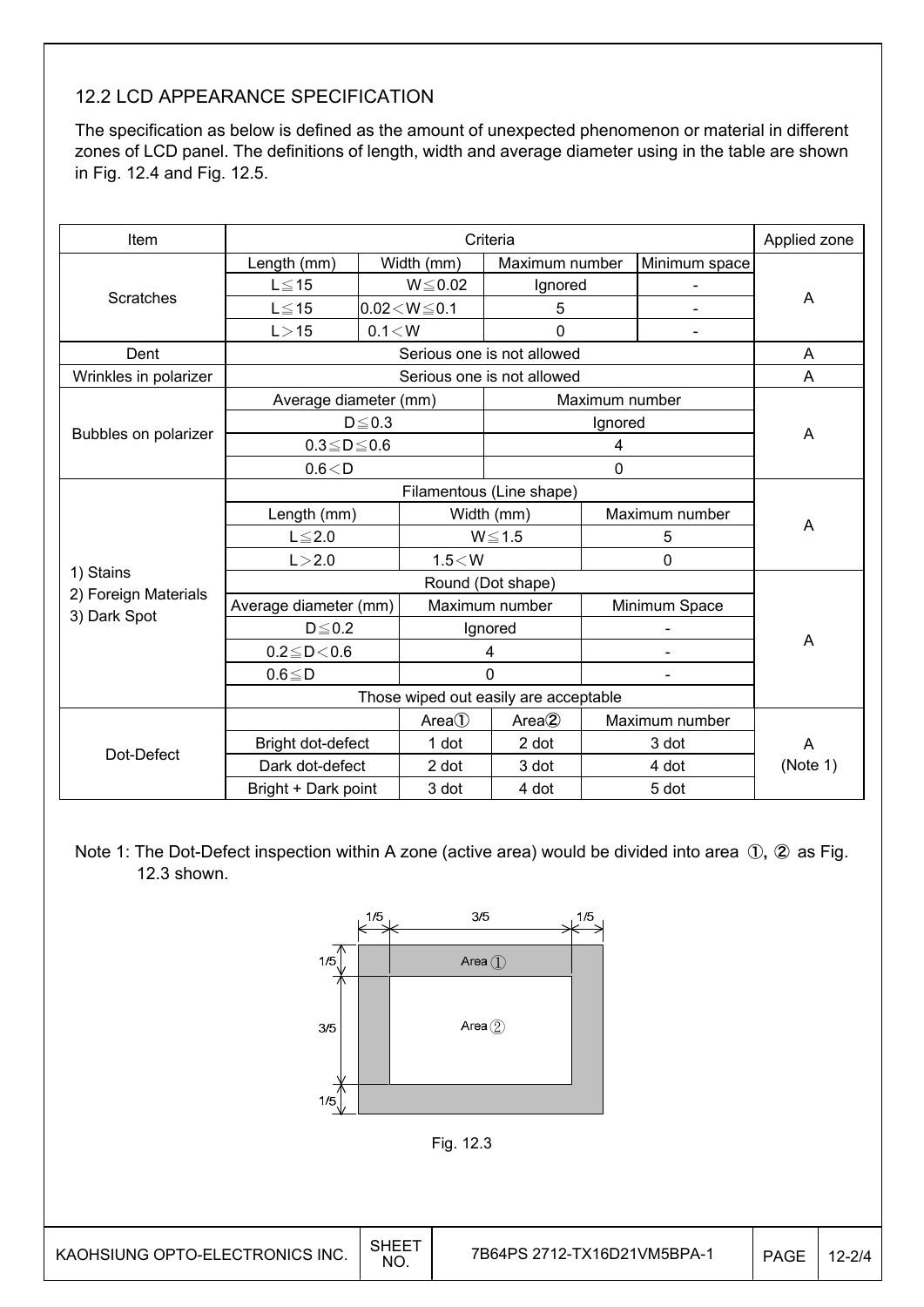| <b>LED BACKLIGHT APPEARANCE</b><br><b>Item</b> |                       | Applied zone |                |                |   |  |
|------------------------------------------------|-----------------------|--------------|----------------|----------------|---|--|
| Dark Spots                                     | Average diameter (mm) |              | Maximum number |                | A |  |
| <b>White Spots</b>                             | $D \le 0.4$           |              | Ignored        |                |   |  |
| Foreign Materials (Spot)                       | $0.4<$ D              |              |                | None           |   |  |
|                                                | Width (mm)            |              | Length (mm)    | Maximum number |   |  |
| <b>Foreign Materials</b><br>(Line)             |                       | $L \leq 2.5$ |                |                | A |  |
|                                                | $W \le 0.2$           | 2.5 < L      |                | None           |   |  |
|                                                | 0.2 < W               |              |                | None           |   |  |
|                                                | Width (mm)            | Length (mm)  |                | Maximum number |   |  |
|                                                | $W \le 0.1$           |              |                | Ignored        |   |  |
| Scratches                                      |                       | $L \le 11.0$ |                |                | A |  |
|                                                | $0.1 < W \le 0.2$     |              | 11.0 < L       | None           |   |  |
|                                                | 0.2 < W               |              |                | None           |   |  |









Fig 12.5

| KAOHSIUNG OPTO-ELECTRONICS INC. | <b>SHEET</b><br>NO. | 7B64PS 2712-TX16D21VM5BPA-1 | PAGE | $12 - 3/4$ |
|---------------------------------|---------------------|-----------------------------|------|------------|
|---------------------------------|---------------------|-----------------------------|------|------------|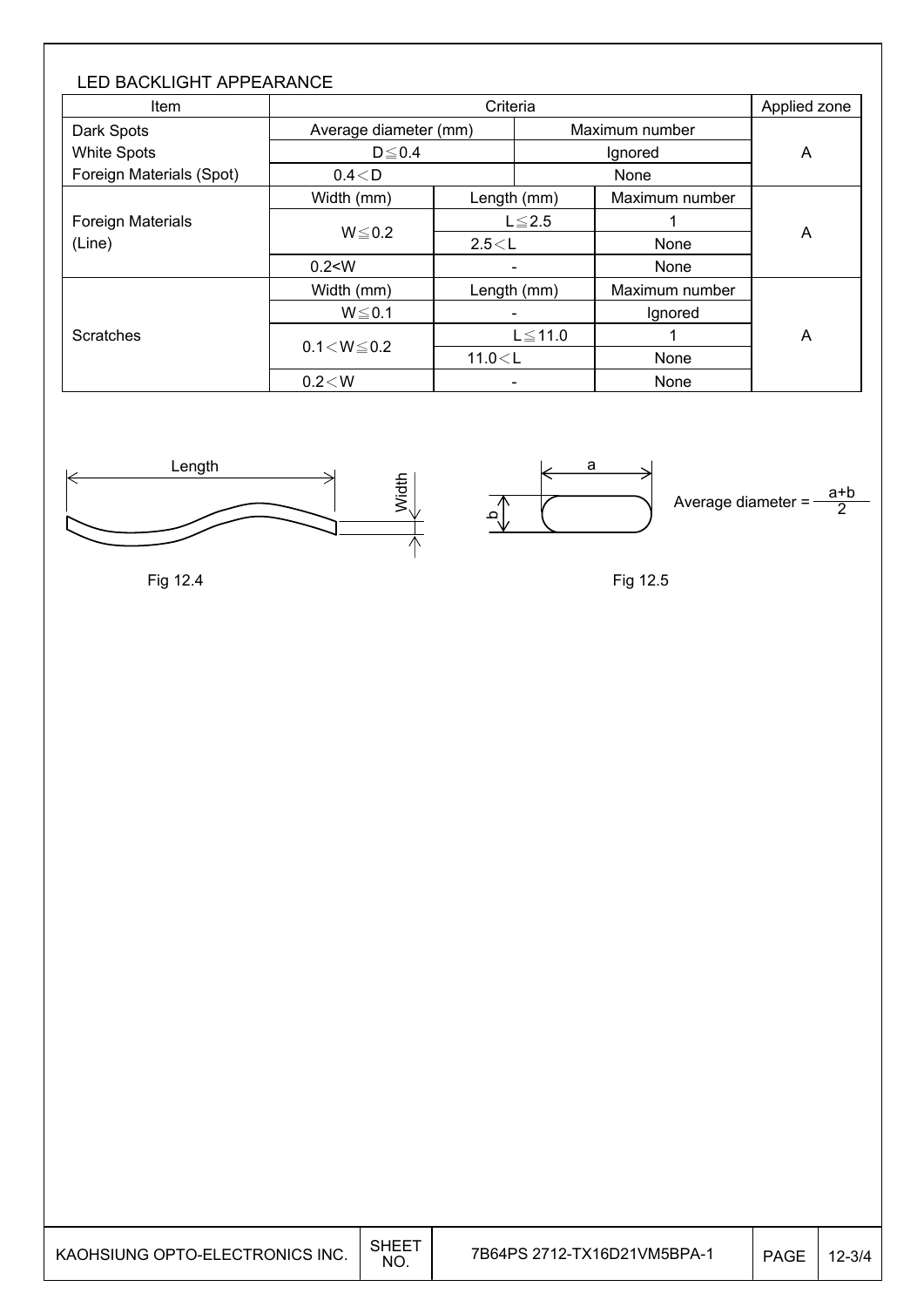## 12.3 TOUCH PANEL APPEARANCE SPECIFICATION

The specification as below is defined by the amount of unexpected material in different zones of touch panel.

| <b>Item</b>              |                       | Applied zone |                |                |   |
|--------------------------|-----------------------|--------------|----------------|----------------|---|
|                          | Width (mm)            | Length (mm)  |                | Maximum number |   |
| <b>Scratches</b>         | W > 0.1               |              |                | Not allowed    | Α |
|                          | $0.10 \ge W > 0.05$   | 10 < L       |                | 4 pcs max.     |   |
|                          | $0.05 \geq W$         |              |                | Ignored        |   |
|                          |                       | Filamentous  | (Line shape)   |                |   |
| <b>Foreign Materials</b> | Width (mm)            | Length (mm)  |                | Maximum number |   |
|                          | W > 0.10              |              |                |                | Α |
|                          | $0.10 \ge W > 0.05$   | 3< L         |                | Not allowed    |   |
|                          | $0.05 \geq W$         |              |                | Ignored        |   |
|                          |                       |              |                |                |   |
|                          | Average diameter (mm) |              | Maximum number |                |   |
|                          | D > 0.3               |              | Not allowed    |                | Α |
|                          | $0.3 \ge D > 0.25$    |              | 3 pcs max.     |                |   |
|                          | $0.25\!>\!D$          |              | Ignored        |                |   |

The limitation of glass flaw occurred on touch panel is defined in the table as below.

| Item             | Specifications |                                                              |  |  |
|------------------|----------------|--------------------------------------------------------------|--|--|
| Edge flaw        |                | $X \leq 3.0$ mm<br>$Y \leq 3.0$ mm<br>$Z \leq 1/2$ Thickness |  |  |
| Corner flaw      |                | $X \leq 3.0$ mm<br>$Y \leq 3.0$ mm<br>$Z \leq 1/2$ Thickness |  |  |
| Progressive flaw |                | Not allowed                                                  |  |  |

| KAOHSIUNG OPTO-ELECTRONICS INC. | <b>SHEET</b><br>NO. | 7B64PS 2712-TX16D21VM5BPA-1 | PAGE | $12 - 4/4$ |
|---------------------------------|---------------------|-----------------------------|------|------------|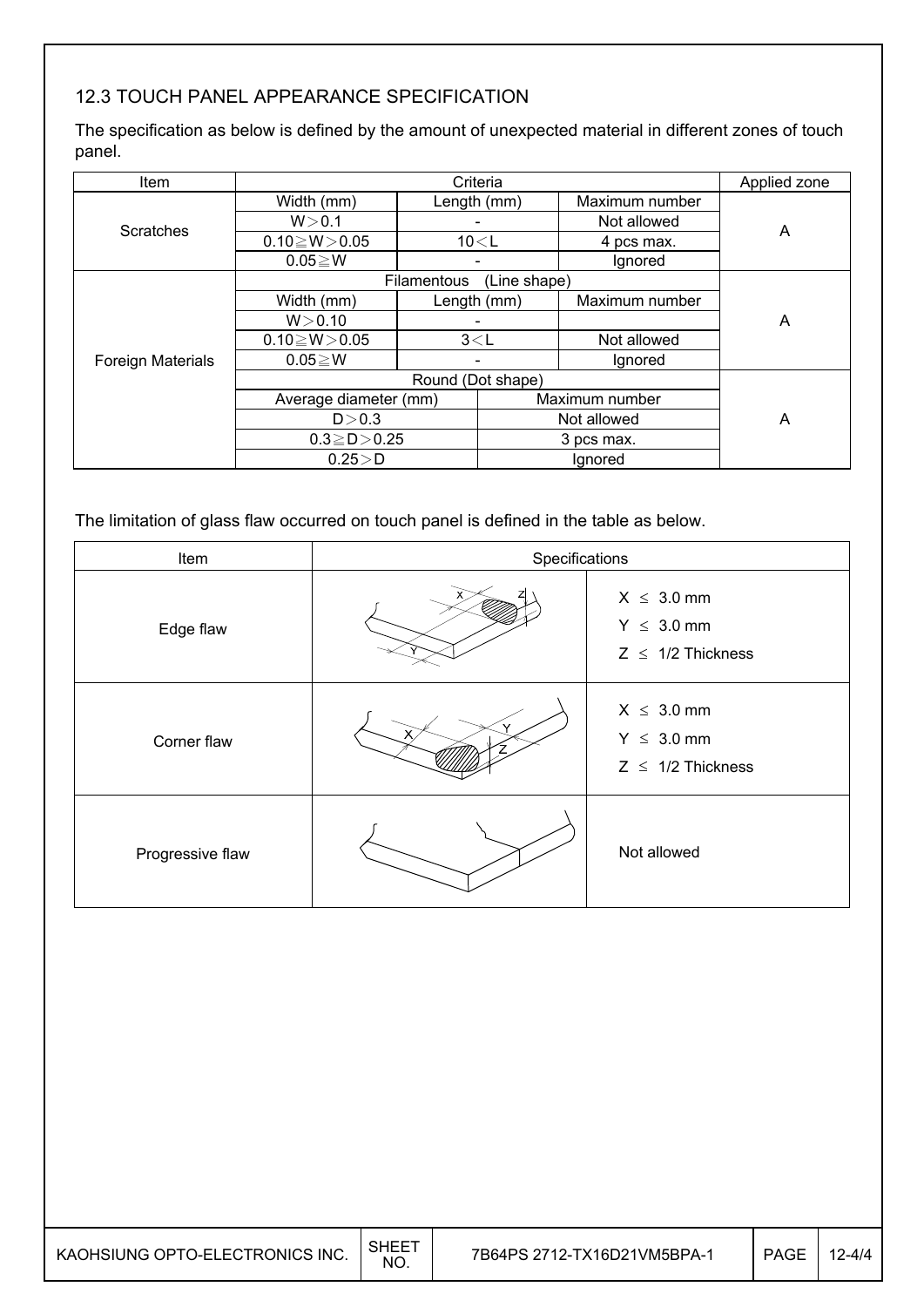# 13. PRECAUTIONS

## 13.1 PRECAUTIONS of MOUNTING

- 1) Please refer to Fig. 13.1 for housing the display with touch panel into applications. The Fig. 13.1 shows some points as below:
- The cushion needs to be designed between housing and touch panel in order to avoid unexpected pressure to cause any wrong reactions, and the cushion should be located in the insulated area.
- The housing should not cover the active area of touch panel as the figure shown.



### 13.2 PRECAUTIONS of ESD

- 1) Before handling the display, please ensure your body has been connected to ground to avoid any damages by ESD. Also, do not touch display's interface directly when assembling.
- 2) Please remove the protection film very slowly before turning on the display to avoid generating ESD.

### 13.3 PRECAUTIONS of HANDLING

- 1) In order to keep the appearance of display in good condition, please do not rub any surfaces of the displays by sharp tools harder than 3H, especially touch panel, metal frame and polarizer.
- 2) Please do not pile the displays in order to avoid any scars leaving on the display. In order to avoid any injuries, please pay more attention for the edges of glasses and metal frame, and wear finger cots to protect yourself and the display before working on it.
- 3) Touching the display area or the terminal pins with bare hand is prohibited. This is because it will stain the display area and cause poor insulation between terminal pins, and might affect display's electrical characteristics furthermore.
- 4) Do not use any harmful chemicals such as acetone, toluene, and isopropyl alcohol to clean display's surfaces.
- 5) Please use soft cloth or absorbent cotton with ethanol to clean the display by gently wiping. Moreover, when wiping the display, please wipe it by horizontal or vertical direction instead of circling to prevent leaving scars on the display's surface, especially polarizer.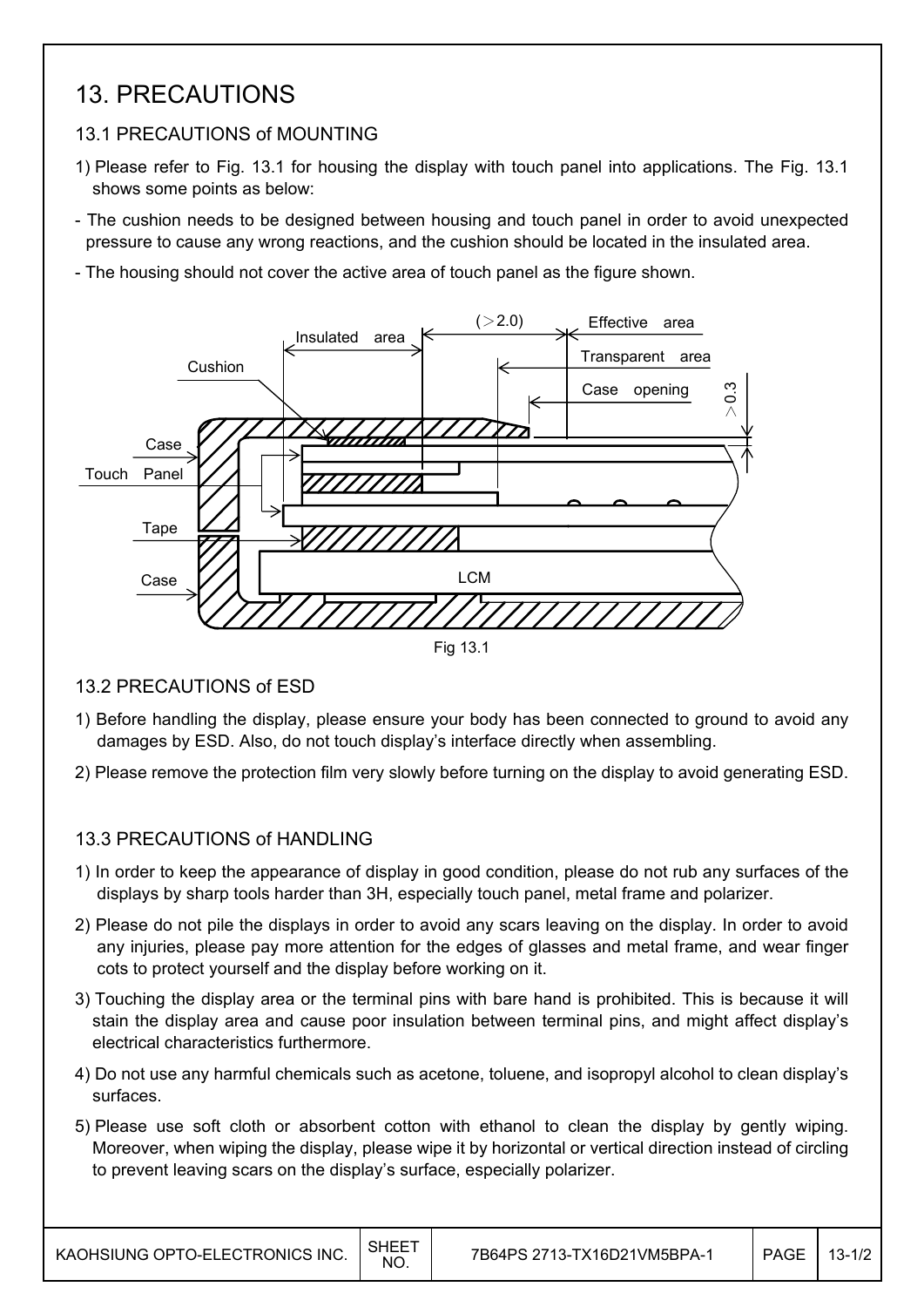- 6) Please wipe any unknown liquids immediately such as saliva, water or dew on the display to avoid color fading or any permanently damages.
- 7) Maximum pressure to the surface of the display must be less than  $1.96 \times 10^4$  Pa. If the area of adding pressure is less than 1  $\text{cm}^2$ , the maximum pressure must be less than 1.96N.

### 13.4 PRECAUTIONS OF OPERATING

- 1) Please input signals and voltages to the displays according to the values defined in the section of electrical characteristics to obtain the best performance. Any voltages over than absolute maximum rating will cause permanent damages to this display. Also, any timing of the signals out of this specification would cause unexpected performance.
- 2) When the display is operating at significant low temperature, the response time will be slower than it at  $25^\circ$ . In high temperature, the color will be slightly dark and blue compared to original pattern. However, these are temperature-related phenomenon of LCD and it will not cause permanent damages to the display when used within the operating temperature.
- 3) The use of screen saver or sleep mode is recommended when static images are likely for long periods of time. This is to avoid the possibility of image sticking.
- 4) Spike noise can cause malfunction of the circuit. The recommended limitation of spike noise is no bigger than  $\pm$  100 mV.

### 13.5 PRECAUTIONS of STORAGE

If the displays are going to be stored for years, please be aware the following notices.

- 1) Please store the displays in a dark room to avoid any damages from sunlight and other sources of UV light.
- 2) The recommended long term storage temperature is between 10  $\degree$  ~35  $\degree$  and 55%~75% humidity to avoid causing bubbles between polarizer and LCD glasses, and polarizer peeling from LCD glasses.
- 3) It would be better to keep the displays in the container, which is shipped from KOE, and do not unpack it.
- 4) Please do not stick any labels on the display surface for a long time, especially on the polarizer.